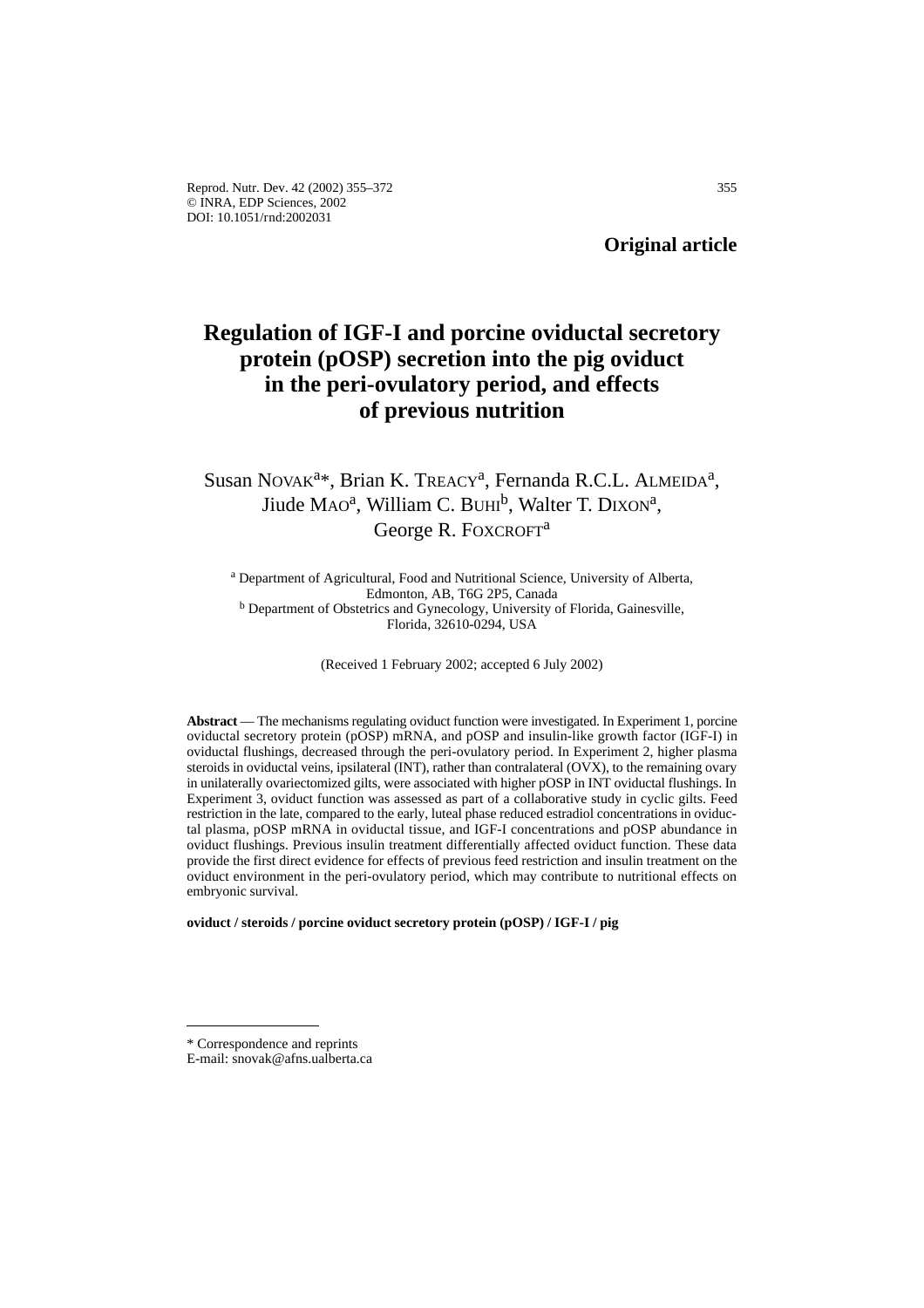## **1. INTRODUCTION**

The oviduct secretes specific proteins and growth factors during the peri-ovulatory period that may play an active role in the maturation of gametes, fertilization and embryonic viability (reviewed in [12]). Coculture of oviduct epithelial cells and/or oviduct fluid with gametes or embryos in vitro has been shown to be beneficial to fertilization [14, 23, 28] and embryonic development [15, 30] in different species. In vivo, however, changes in the oviductal environment are very dynamic and the regulation of this changing environment is largely dependent on major changes in ovarian steroid secretion during the peri-ovulatory period. Furthermore, substantive evidence from studies in the pig indicates that both the absolute concentrations of ovarian steroids, and the temporal relationships between  $E_2$  and  $P_4$ , are important to embryonic survival [5, 27]. Specific patterns of feed restriction during the estrous cycle [1] and high feed intakes after ovulation [17] in gilts, reduce post-ovulatory progesterone concentrations and embryonic survival at d 28 of pregnancy. Although nutritionallymediated effects on subsequent fertility can be attributed to the effects on oocyte quality [32], endocrine consequences of the effects on folliculogenesis [3] and luteal function [21] could influence the steroid priming of the oviductal environment.

The time interval between ovulation and the onset of estrus is highly variable in gilts [2], suggesting that the time of ovulation should ideally be used as the key physiological time-point from which to characterize temporal changes in the oviduct environment during the peri-ovulatory period. Therefore, the first objective of this study was to describe temporal changes in porcine oviductal secretory proteins 1–3 (pOSP) and IGF-I in oviduct flushings, pOSP mRNA in oviduct tissue, and oviductal and peripheral plasma  $E_2$  and  $P_4$  concentration, during the peri-ovulatory period, using transcutaneous ultrasonography to determine the time of ovulation. We chose pOSPs as biologically relevant markers of the oviduct environment because they are synthesized by the oviduct in response to  $E<sub>2</sub>$  [9], and improve blastocyst development in vitro [18]. IGF-I was chosen as another relevant marker because it is present in the highest concentrations in oviduct fluid during estrus in the pig [29], and is reported to increase the proportion of bovine embryos developing to the blastocyst stage in vitro [22].

Due to the presence of a sub-ovarian counter-current system [19], steroid concentrations are 10-fold higher in the oviductal, compared to the peripheral, vasculature [26] and may be functionally important in the local regulation of the oviductal environment [24]. Therefore, in a second experiment, we used unilaterally ovariectomized gilts to test the hypothesis that the local oviductal steroid concentrations control the local oviduct environment by monitoring pOSP, IGF-I and total protein concentrations in flushings collected after ovulation from the oviduct ipsilateral or contralateral to the remaining ovary.

Finally, we wished to determine whether changes in the oviductal environment could be a potential factor in nutritionally-induced effects on embryonic loss in the gilt. Therefore, using an established nutritional model [1, 3], total protein and IGF-I concentrations, and pOSP protein abundance, in the oviduct fluid, pOSP mRNA expression in the oviductal tissue, and associations with plasma  $P_4$ ,  $E_2$ , and IGF-I concentrations in the oviductal circulation were studied in the post-ovulatory period in cyclic littermate gilts subjected to different patterns of restricted feeding in the previous estrous cycle. In an extension of this experimental model, a third littermate received insulin injections during feed restriction, which counteracted the negative effects of feed restriction on follicular growth and steroidogenesis [7].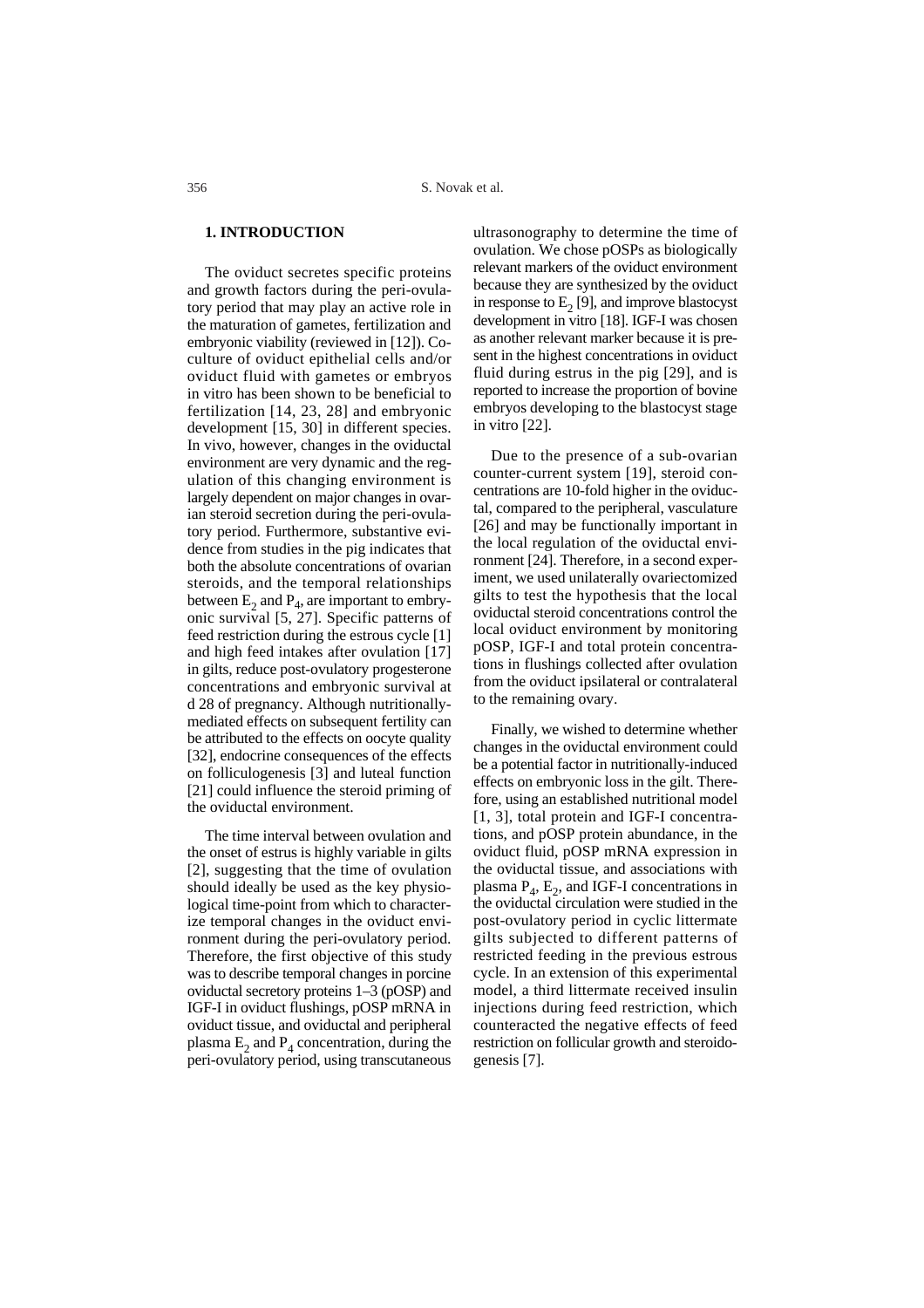## **2. MATERIALS AND METHODS**

## **2.1. Animals for Experiments 1 and 2**

Animals in all experiments were cared for in accordance with the Canadian Council on Animal Care Guidelines with the authorization from the University of Alberta Faculty Animal Policy and Welfare Committee. The cyclic Camborough  $\times$  Canabrid terminal line gilts (Pig Improvement (Canada) Ltd.) used were housed at the University of Alberta Swine Research Unit, in barns with controlled temperature and lighting. They were individually fed twice daily a total of  $2.0 \times$  Energy Maintenance (M; 461 kJ  $DE$ · $kg^{-1}$  of metabolic BW) requirements of a standard barley-wheat-soybean meal grower diet containing 14.16 MJ DE.kg–1 and 14% CP. Gilts had ad libitum access to water.

## **2.2. Experiment 1**

First and second cycle gilts  $(N = 20)$  were randomly assigned to one of five slaughter times around ovulation. The slaughter times selected were 48 to 24 h before ovulation (Day –2), 24 to 0 h before ovulation (Day  $-1$ ), 0 to 24 h after ovulation (Day 0), 24 to 48 h after ovulation (Day 1) and 48 to 72 h after ovulation (Day 2). For all gilts, estrus detection was carried out every 8 h starting at d 18 of the cycle using backpressure testing during fenceline contact with a vasectomized boar. Beginning at 8 h after the standing reflex was first observed, the right ovary in each gilt was examined by transcutaneous ultrasonography (Pie Medical Scanner 200, model 41480, Can Medical, Kingston, Ontario), using a 5.0–7.5 MHz multiple scan angle transducer for the presence of preovulatory follicles every 8 h. The time of ovulation was defined as the first scanning when no presumptive ovulatory follicles were seen, minus 4 h.

Between 1 and 2 h before slaughter, heparinized blood samples were taken from an ear vein. All blood samples were centrifuged  $(2200 \times g, 4 \degree C)$  and plasma was separated and stored at –30  $\degree$ C until assayed for P<sub>4</sub> and  $E<sub>2</sub>$  concentrations. Immediately after slaughter, the reproductive tracts were removed from each gilt. The ovaries were examined and confirmed as pre-ovulatory or post-ovulatory. If ovulation had occurred, corpora lutea were counted on both ovaries as a measure of ovulation rate. Both oviducts were recovered from each gilt, and occluded at both ends to prevent fluid leakage. The oviducts were dissected free of connective tissue and the rest of the reproductive tract by blunt dissection. A blunted 20 g needle attached to a syringe was inserted into the oviduct lumen through the uterotubal junction and the oviduct was then flushed wit 5 mL of physiological saline. The flushings were immediately placed on ice for transportation and then stored at  $-30$  °C until further analysis. Midsections of ampulla and isthmus were dissected from the oviduct, snap frozen in liquid nitrogen, and subsequently stored at –80 °C.

#### **2.3. Experiment 2**

At around d 7 of their first estrous cycle, 21 gilts were unilaterally ovariectomized under halothane anesthesia, taking care to remove all ovarian tissue, but leaving the oviduct and oviductal vasculature intact, with the total duration of surgery being about one hour. Gilts were then allowed to complete one full estrous cycle to allow for ovarian compensation. Estrus detection was carried out as described in Experiment 1, except the frequency was every 12 h. Beginning at 12 h after the standing reflex was first observed, the remaining ovary in each gilt was examined by the same transcutaneous ultrasonography procedure described in Experiment 1, except the frequency was changed to every 6 h. Time of ovulation was defined as the first scanning when no presumptive ovulatory follicles were seen, minus 3 h. The experiment was run as two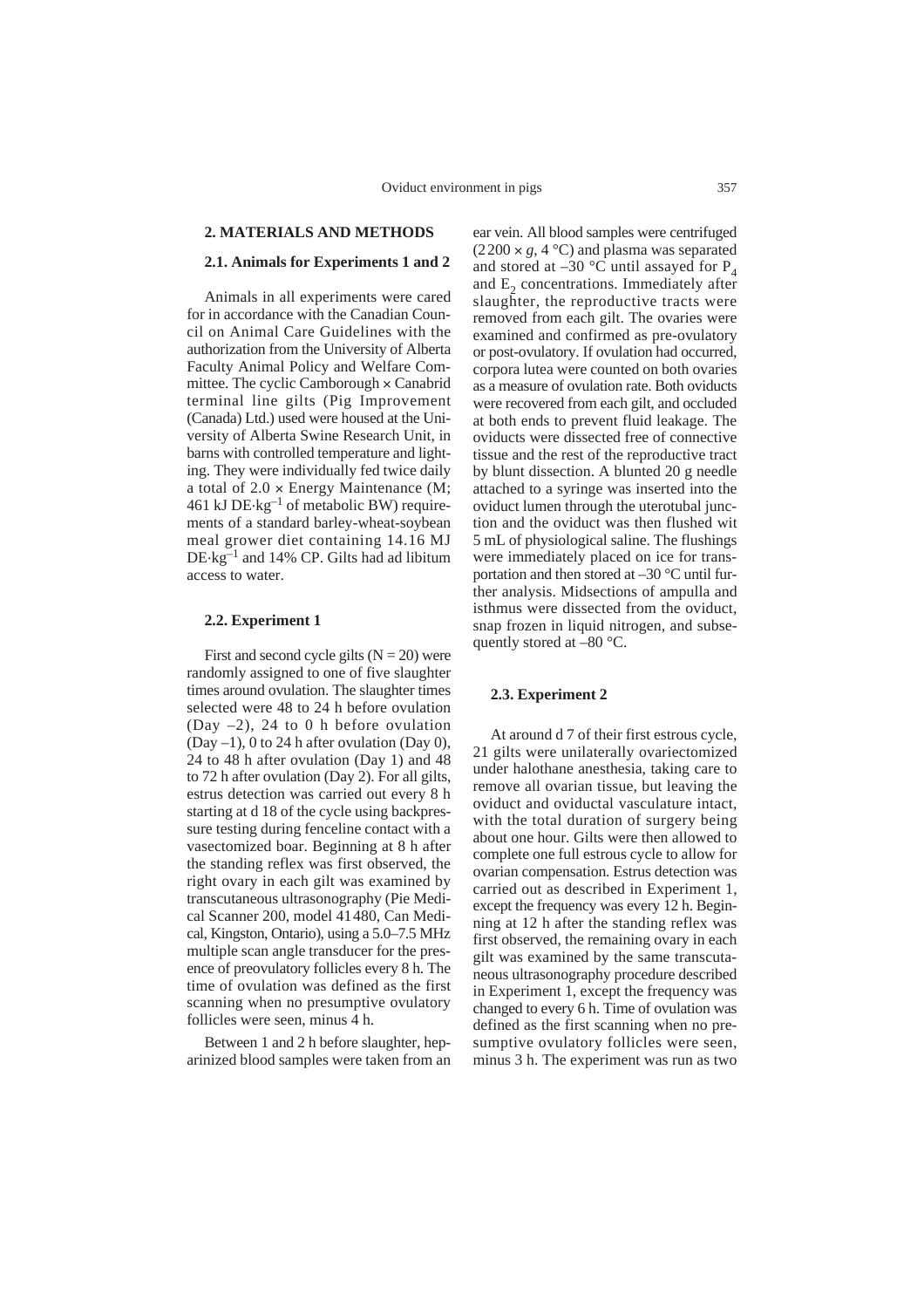separate replicates ( $n = 10$  for replicate 1;  $n = 11$  for replicate 2).

Twelve to twenty six hours after ovulation, heparinized blood samples from the jugular vein, and the oviduct veins ipsilateral (INT) and contralateral (OVX) to the remaining ovary, were taken under halothane anesthesia. In Replicate 1 only, additional samples were taken from a uterine vein, and mixed arterio-venous blood from the ovarian pedicle. Blood samples were centrifuged (2200  $\times$  *g*, 4 °C) and plasma was separated and stored at –30 °C until assayed for  $P_4$ ,  $E_2$  and IGF-I concentrations. Both INT and OVX oviducts were flushed with 5 mL of physiological saline solution. The flushing was done while the oviduct was still attached, by inserting a flared collection funnel attached to silastic tubing, approximately 0.5 cm into the ampulla, through the fimbria. The collection funnel was clamped by hand to prevent leaking during the flushing procedure and flushings were collected in 15-mL sterile graduated centrifuge tubes. The fluid was immediately placed on ice and later stored at  $-30$  °C until further analysis. The gilts were then euthanized with pentobarbitol (Euthansol) and the oviducts were immediately dissected from the reproductive tract. Oviducts were trimmed free of connective tissue and midsections of the isthmus and ampulla were snap frozen in liquid nitrogen, and stored at –80 °C.

#### **2.4. Experiment 3**

The selection and management of gilts on the experiment, and treatment allocation, have been described elsewhere in detail [3]. Briefly, 19 littermate trios of Camborough  $\times$ Canabrid gilts (Pig Improvement (Canada) Ltd., Acme, AB, Canada) were randomly allocated to one of three treatments within the litter. RH gilts were fed  $2.1 \times$  Energy Maintenance Requirements (M) from d 1 to d 7 of the estrous cycle, then feed was increased to  $2.8 \times M$  from d 8 to d 15. The pattern of feeding in HR gilts was reversed, providing  $2.8 \times M$  from d 1 to d 7, and  $2.1 \times$ M from d 8 to d 15. HR+I gilts were fed as HR but received long-acting insulin injections  $(0.4 \text{ IU·kg}^{-1} \text{ BW},$  Iletin Lente Insulin, Pork, Eli Lilly, Indianapolis, IN) twice-daily during the period of restriction. The gilts were monitored for blood glucose concentrations 3 h after the afternoon feed on d 8, 12, and 15 using a glucometer (One-Touch II, Lifescan inc., Milpitas, CA) and provided corn-oil supplementation (30 mL which corresponded to an increment of 300 kcal in daily energy intake) to avoid acute hypoglycemia during the period of insulin treatment. All results concerning insulin and blood glucose concentrations are published elsewhere [3]. All gilts were provided  $2.8 \times M$  from d 16 until breeding, at which point they were reduced to the recommended requirements for gestating gilts [25].

Gilts were checked for onset of estrus every 6 h from d 18 of the treatment cycle, and were inseminated with pooled semen from the same three boars, 12 and 24 h after the onset of estrus. Transcutaneous ultrasonography was performed every 6 h from 24 h after the onset of estrus to determine the time of ovulation.

Of the 57 gilts allocated to the treatment, samples from 30 gilts  $(n = 10$  per treatment) were selected for analysis in the present study. The selected gilts were the same as those selected for the study of luteal function [21], on the basis of ovulation to surgery interval, peripheral plasma progesterone concentrations, and embryo developmental stage at surgery. Detailed endocrine data during the treatment period and during estrus have also been reported for 23 of these 30 gilts [3].

Twelve to twenty hours after ovulation, the gilts underwent surgery to recover earlyfertilized oocytes and oviduct flushings. The surgical procedure included laparotomy under halothane anesthesia and exposure of the oviducts and ovaries. Embryos were removed and cultured as described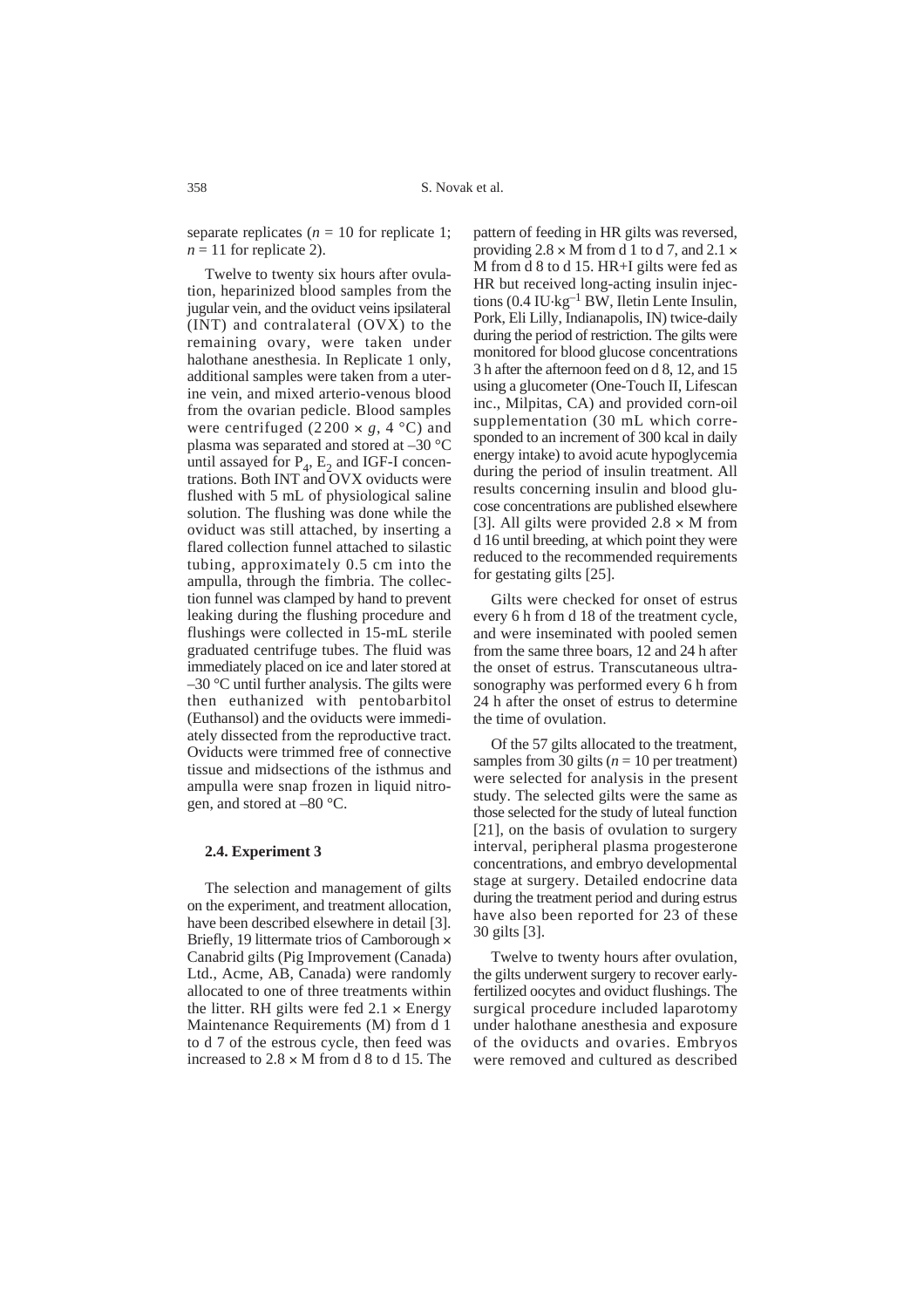elsewhere [3], and the first oviduct flushings were transferred into 15 mL sterile centrifuge tubes, immediately frozen and stored at –30 °C until further analysis. Time from flushing of the oviduct to freezing of the oviductal flushings was approximately 30 min. Immediately after flushing each oviduct, peripheral and oviductal blood samples, and oviductal tissue were taken using procedures described in Experiment 2. The animals were recovered and subsequently sent to slaughter for recovery of the uterine tissue as part of another experiment.

#### **2.5. Radioimmunoassays**

Plasma  $P_4$  concentrations were determined in duplicate using an established radioimmunoassay (Coat-a-Count Progesterone, Diagnostic Products Corporation, Los Angeles, USA), previously validated for use with porcine plasma without extraction [20]. The sensitivity of the single assay in Experiment 1, defined as 86.4% of total binding, was  $0.097$  ng $\cdot$ mL<sup>-1</sup> and the intraassay CV was 5.7%. For Experiment 2, oviductal plasma samples were pre-diluted 10- and 50-fold with a zero calibrator provided with the kit before being taken into the assay in duplicate. The sensitivity of the assay in Experiment 2, defined as 89.9% of total binding, was  $0.094$  ng $\cdot$ mL<sup>-1</sup>. The intraand inter-assay CVs were 10.0% and 16.9%, respectively. The sensitivity of the assay for Experiment 3, defined as 91.4% of total binding, was  $0.09$  ng $\cdot$ mL<sup>-1</sup>. The intra- and inter-assay CVs were 10.0% and 10.4%, respectively.

Estradiol-17 $\beta$  was extracted from plasma and determined in duplicate in a single radioimmunoassay using a double antibody kit from Diagnostics Products Corporation (Los Angeles, USA), previously validated for use with porcine plasma [31], with the modification that the second antibody was diluted 3-fold to increase sensitivity. Recovery of the radiolabelled hormone was  $83.7 \pm$ 11.7%, and samples were not corrected for

recovery. The assay sensitivity for the single assay run for Experiments 1 and 3 combined, defined as 84.0% of total binding, was 0.3206 pg/tube and the intra-assay CV was 7.2%. Experiment 2 treatment samples were balanced across assays, assay sensitivity defined as 85.8% of total binding, was  $0.39$  pg $\cdot$ mL<sup>-1</sup> and inter- and intra-assay coefficients of variance were 22.1% and 7.8%, respectively. The  $E_2$ :  $P_4$  (E: P) ratio was calculated as the  $E_2$  concentration/ $P_4$  concentration in a particular sample.

IGF-I concentration in peripheral and oviductal plasma was determined using the homologous double antibody radioimmunoassay described previously [13]. The anti-human IGF-I antiserum (product name AFP4892898, obtained from Dr. AF Parlow through the NIDDK's National Hormone and Pituitary Program), was used at a 1/654000 final dilution, resulting in 38% specific binding. The single assay run for samples from Experiments 1, 2, and 3, had an intra-assay coefficient of variance of 6.9% and the sensitivity, defined as 93.7% of total bound, was 0.015 ng/tube. Recovery efficiency was  $86.6 \pm 2.5\%$  and sample potencies were not corrected for recovery.

IGF-I concentration in oviduct fluid was determined using the same assay described above, with modifications to the extraction procedure. To concentrate the samples sufficiently for detection, 0.5 mL or 1 mL of oviduct flushings were lyophilized, reconstituted in 0.4 mL assay buffer (PBS containing  $0.1\%$  (w/v) gelatin, pH 7.0), and extracted to remove bound proteins. Finally, 300 µL of neutralized acid extract was taken into the assay to ensure that the binding produced by experimental samples fell on the linear portion of the standard curve. Diluted oviduct fluid samples showed parallelism to the standard curve. Recovery efficiency was  $98.6 \pm 4.4\%$ , and samples were not corrected for recovery. The assay sensitivity for the single assay run for both Experiment 1 and 2, defined as 98.8% binding, was 0.00195 ng/tube and the intra-assay CV was 11.46%. For Experiment 3, recovery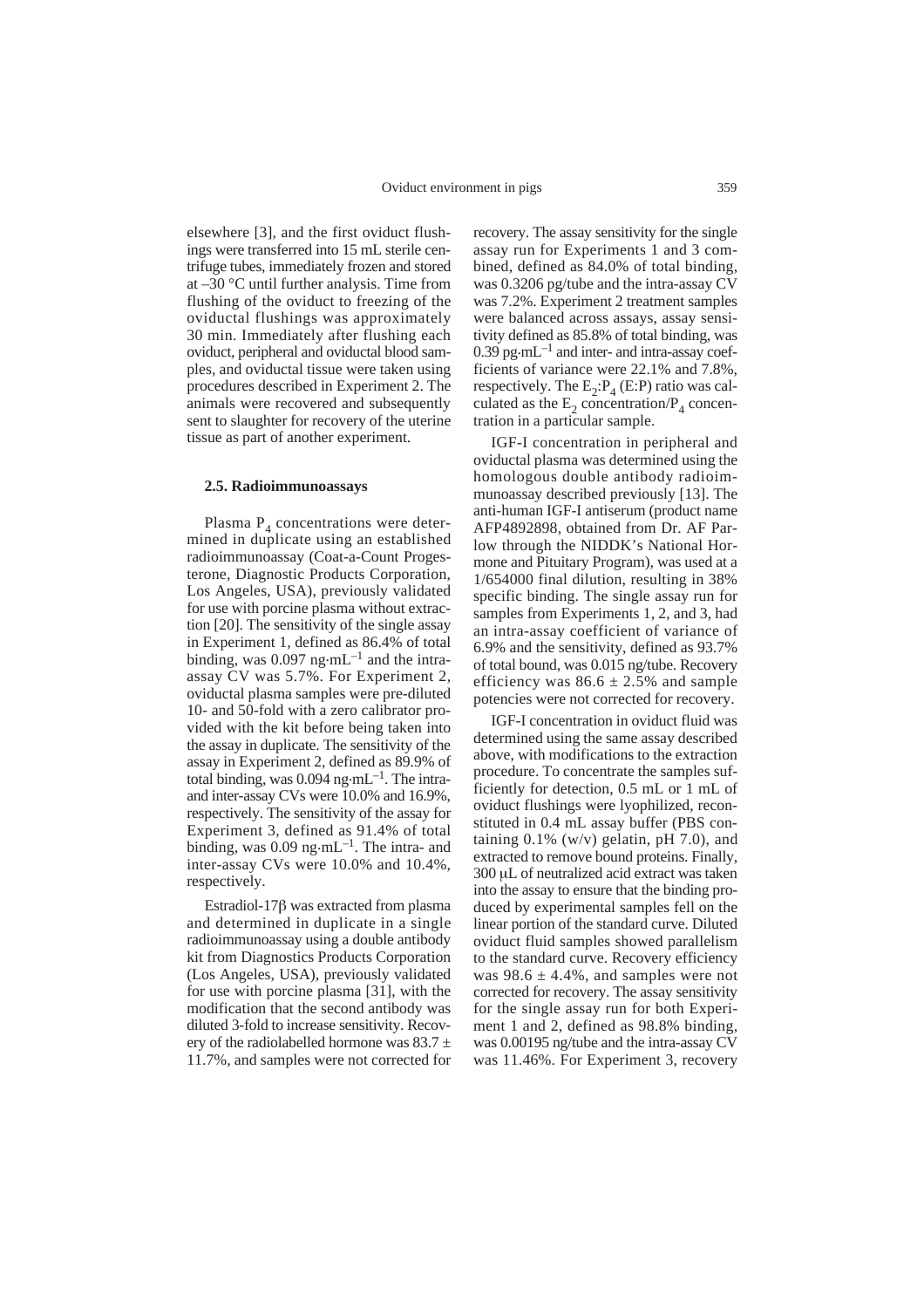efficiency was  $72.7 \pm 7.9\%$ , and the samples were corrected for recovery. The assay sensitivity for the single assay run for Experiment 3, defined as 94.5% of total binding, was 6 pg $\cdot$ mL<sup>-1</sup> and intra-assay CV was 10.5%.

## **2.6. Oviduct fluid protein determination and Western blotting**

Oviduct flushings were thawed on ice, the volume was recorded, centrifuged  $(2200 \times g,$ 4 °C) for 10 min, and then dialyzed against 10 mM Tris buffer (4 L, 4  $^{\circ}$ C) for 24 h with one change. Samples were then assayed for total protein content using the BCA assay by Pierce according to the manufacturers instructions with BSA as a standard. Five micrograms of total protein from experimental samples, and from a positive (pooled oviduct fluid collected at estrus) and negative (pooled oviduct fluid collected at d 28 of pregnancy) control, were loaded onto 10% (w/v) SDS-PAGE gels in duplicate. After electrophoresis, one gel was silver stained to correct for protein loading and the other was transferred onto an ECL-Hybond (Amersham Pharmacia Biotech, Baie d'Urfé, Canada) nitrocellulose membrane. Non-specific binding was blocked in 5% (w/v) BSA in TBS-0.1% Tween-20 for 1 h, and the blots were incubated with polyclonal antibody against pOSP 1–3 at a 1:8000 dilution for 1 h. This antibody has been reported to be specific for pOSP 1–3 in pigs [10]. Horseradish-peroxidase conjugated goat anti-rabbit IgG (1:4000) as the secondary antibody was incubated for 20 min with the blots. Immunoreactive proteins were detected using the Western blotting ECL system as directed by the manufacturer (Amersham Pharmacia Biotech, Baie d'Urfé, Canada). Protein bands for pOSP 1, and 2–3 were quantified using densitometric techniques (Molecular Analyst v2.01, Bio-Rad Labs, Richmond, CA), values were grouped together, and collectively termed pOSP. pOSP abundance was expressed as a proportion of the positive

control sample density and corrected for protein loading on the corresponding silverstained gel. The control sample was run with each blot to allow for standardization of the blots and comparison across the gels. The average densitometric value of duplicate samples was used for statistical analysis.

#### **2.7. POSP mRNA expression analysis**

For Experiment 1, a subset of 14 animals (*n* = 3, 3, 3, 2, and 3 gilts, for Days –2 to 2, respectively), selected on the basis of normal plasma  $P_4$  and  $E_2$  concentrations, were used for analysis of steady-state levels of pOSP mRNA. A subset of 7 animals, based on the timing of ovulation to surgery interval and oviductal  $P_4$  and  $E_2$  concentrations, were used for mRNA analysis of pOSP in Experiment 2. The analysis of oviductal pOSP mRNA was successfully completed in oviduct tissues from 22 animals (8 HR, 7 HR+I, and 7 RH) from Experiment 3. Total RNA was extracted, quantified, and RNA integrity was assessed according to the protocols outlined elsewhere [21]. The RNA was prepared for Northern blotting as previously described [13]. Blots were then hybridized overnight in fresh prehybridization solution using a 0.8 kb cDNA for pOSP, to assess steady state mRNA levels. The message detected by the probe is for pOSP 1, 2, and 3 since they are products of the same gene [11]. The cDNA fragment was labeled with [P32]-dATP (Amersham Pharmacia Biotech, Baie d'Urfé, Canada) using a Random Primed DNA labeling kit according to the manufacturer's instructions (Life Technologies, Gaithersburg, MD). Unincorporated nucleotides were removed using G-50 Sephadex Nick Columns (Amersham Pharmacia Biotech, Baie d'Urfé, Canada). After hybridization, the blots were prepared as previously described, and the blots were exposed to BioMAX MS film (Eastman Kodak, Rochester, NY, USA) for 24 h at –80 °C with 2 intensifying screens. All RNA data were quantified using densitometric techniques, normalized for loading using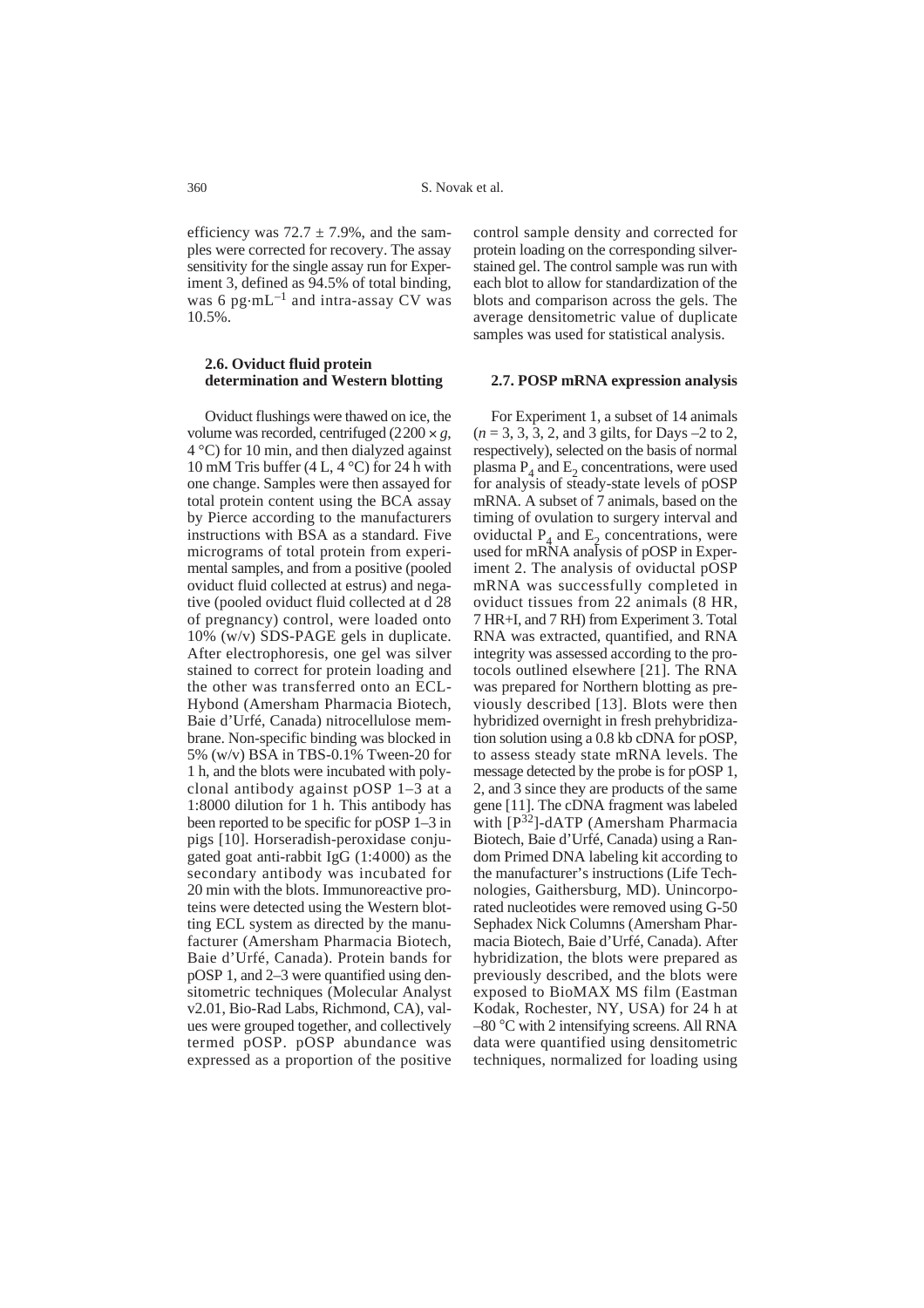28S bands and are expressed as pOSP mRNA abundance/28S in arbitrary units.

## **2.8. Statistical analysis**

Normal distribution of data and variance for all experiments were checked and plasma  $E_2$  and  $P_4$  concentrations and IGF-I concentrations in oviduct flushings were log transformed to achieve normality. Multiple comparisons of the means were analyzed using the method of Tukey's Honestly Significant Difference. If unequal sample sizes existed, the Least Squares Difference test was used to compare differences of means. Both tests were only performed if the statistical model and treatment was significant  $(P < 0.05)$ . Gilt was considered the experimental unit in all statistical analyses. For all experiments, data were not corrected for ovulation rate as it did not affect any of the parameters. All correlations were carried out using linear regression analysis (SAS Inst. Inc., Cary, NC). The data are presented as LSM  $(\pm$ SE of LSM).

For Experiment 1, plasma hormone concentrations were analyzed using the GLM procedure of SAS: the model used was an ANOVA, which included Day relative to ovulation as the independent variable and variance across animals as the error term. Data from oviduct flushings (2 oviducts per gilt) were analyzed by the GLM procedure of SAS, using day and gilt within Day relative to ovulation, as the independent variables and variation across animals within Day as the error term.

For experiment 2, plasma hormone concentrations at each sampling site were analyzed using the GLM procedure of SAS: the model included Site of sampling, and the replicate as the independent variables (except for uterine and mixed ovarian blood), Time after ovulation as the covariate, and variance across animals as the error term. There were no effects of the replicate on hormone data. The oviduct flushing measurements for INT and OVX oviducts, were analyzed

by the GLM procedure of SAS using the Replicate (except for IGF-I concentrations), Treatment (INT and OVX) as the independent variables, time after ovulation as a covariate, and the variation across animals as the error term. There was no effect of the replicate or treatment by replicate interaction on any parameter. pOSP mRNA abundance was analyzed using Treatment, Section (ampulla or isthmus) and Treatment by Section as independent variables, with Time after ovulation as a covariate, and variation across animals as the error term.

For Experiment 3, plasma data were analyzed as a complete randomized block design using the general linear model of SAS and the complete model included littermate and treatment as the main effects, using ovulation to surgery time (time) as a covariate. Oviductal flushing data were analyzed using the same model, and variation across animals was the error term. In both cases, if time was significant  $(P < 0.05)$  as a covariate, then the time  $\times$  treatment interaction was tested for significance  $(P < 0.05)$ , using time  $\times$  treatment as a covariate. Lastly, with respect to oviductal tissue pOSP mRNA, treatment, littermate, and section (ampulla and isthmus) were tested as sources of variation, with time as a covariate, and variation across animals as the error term. To test time-dependent relationships for mRNA expression, treatment and time were tested as effects, and if time was significant in the model, then time  $\times$  treatment interactions were tested to determine if slopes were heterogeneous between the treatments.

## **3. RESULTS**

## **3.1. Experiment 1**

## *3.1.1. Plasma P<sub>4</sub>, E<sub>2</sub> and IGF-I concentrations, and E:P Ratio*

 $P_4$  concentrations ( $P = 0.0001$ ) and E:P Ratio ( $P = 0.0001$ ), but not E<sub>2</sub> concentrations, varied during the peri-ovulatory period (Day –2 to 2) (Tab. I). IGF-I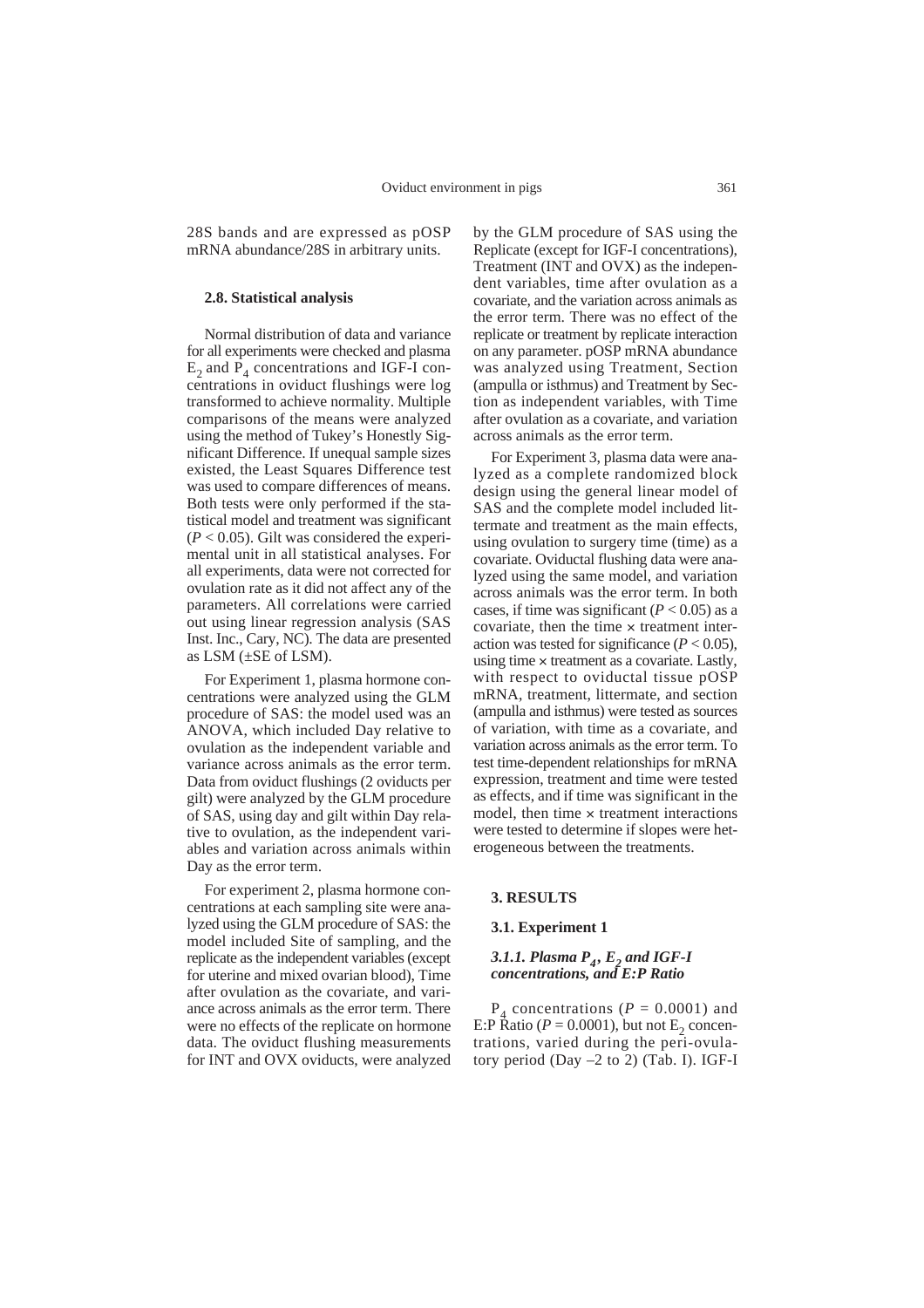concentrations in plasma did not change between Day –2 (164.3  $\pm$  15.0 ng·mL<sup>-1</sup>), Day 0 (143.51  $\pm$  11.6 ng·mL<sup>-1</sup>), Day 1  $(124.2 \pm 26.0 \text{ ng} \cdot \text{mL}^{-1})$ , and Day 2 (132.0  $\pm$  $13.0 \text{ ng} \cdot \text{m} \text{L}^{-1}$ ).

### *3.1.2. Oviduct flushings*

Total volume recovered did not change with time; however total protein concentration ( $P = 0.012$ ) in oviduct flushings was different across days (Tab. I). Total protein concentrations were correlated with the E:P ratio ( $r = 0.48$ ,  $P = 0.05$ ) and negatively correlated to  $P_4$  concentrations ( $r = -0.44$ ,  $P = 0.05$ ) in peripheral plasma, within the sample, irrespective of time.

IGF-I concentrations in oviduct flushings were higher  $(P = 0.0001)$  at Day  $-2$ , while Day –1 was intermediate, compared to Day 0, Day 1 and Day 2 (Tab. I), and were correlated to total protein concentrations in oviduct flushings within gilt ( $r = 0.46$ ,  $P = 0.004$ ). IGF-I concentrations were also strongly correlated to the E:P ratio in peripheral plasma ( $r = 0.70$ ,  $P = 0.002$ ), within gilt, irrespective of time.

The Western blotting technique for the pOSP protein resulted in immunoreactive protein bands migrating at 88 kDa and 115 kDa (Fig. 1A). These bands correspond to the 85 kDA pOSP 1, and the 100 kDA pOSP 2–3 that migrate as one 115 kDa band on a 1 D SDS-PAGE gel [1], and are collectively referred to as pOSP. Specific binding of the primary and secondary antibody was confirmed by the lack of immunoreactive staining in the negative control pool of oviduct flushings obtained from d 28 pregnant gilts. pOSP protein abundance was lower in Day 2 oviductal flushings as compared to other days (Tab. I). However, when pOSP was expressed as a concentration in oviduct flushings ( $p$ OSP abundance  $\times$  total protein concentration), there was an intermediate effect of Day 0 and Day 1 on pOSP concentration, compared to Days 2, and Days  $-2$  and  $-1$  (Tab. I). Plasma  $P_4$  concentrations were negatively correlated with pOSP abundance  $(r = -0.48, P = 0.04)$  and  $p$ OSP concentration ( $r = -0.67$ ,  $P = 0.002$ ) in oviduct flushings within gilt.

#### *3.1.3. Oviduct tissue analysis*

Northern blot analysis of pOSP mRNA revealed hybridization bands at approximately 2.25 Kb (Fig. 1B). There was a significant effect  $(P = 0.01)$  of Day on pOSP mRNA abundance, since mRNA expression had almost completely disappeared by Day 1 and was gone by Day 2 (Fig. 1B). pOSP mRNA abundance was highly correlated with the E:P ratio ( $r = 0.75$ ,  $P = 0.005$ ) and inversely related to plasma  $P_4$  concentrations within gilt ( $r = -0.73$ ,  $P = 0.004$ ).

#### **3.2. Experiment 2**

#### *3.2.1. Reproductive characteristics*

The average cycle length prior to sample collection was  $20.4 \pm 0.4$  d, and was not different between replicates. The ovulation to surgery interval  $(20.7 \pm 1.0 \text{ h})$ , or onset of estrus to ovulation  $(34.1 \pm 1.9 \text{ h})$ , was not different  $(P > 0.05)$  between replicates. The average number of corpora lutea in Replicate 1 gilts was  $13.3 \pm 1.3$ . Due to the misappropriation of records, ovulation rate data for Replicate 2 are not available.

### *3.2.2. Plasma P<sub>4</sub>, E<sub>2</sub> and IGF-I concentrations and E:P ratio*

Steroid concentrations differed (*P* = 0.0001) across the site of sampling, with concentrations of ovarian plasma 40- $(E_2)$  to 400- $(P_4)$ times higher, and INT oviduct  $7-(E_2)$  to  $40-(P_4)$  times higher than peripheral plasma, confirming the existence of the counter-current multiplier.  $E_2$  and  $P_4$  concentrations in OVX oviduct and uterine plasma were similar to peripheral  $E_2$  and  $P_4$  concentrations (Fig. 2). As a consequence of the differences in  $E_2$  and  $P_4$  concentrations in plasma,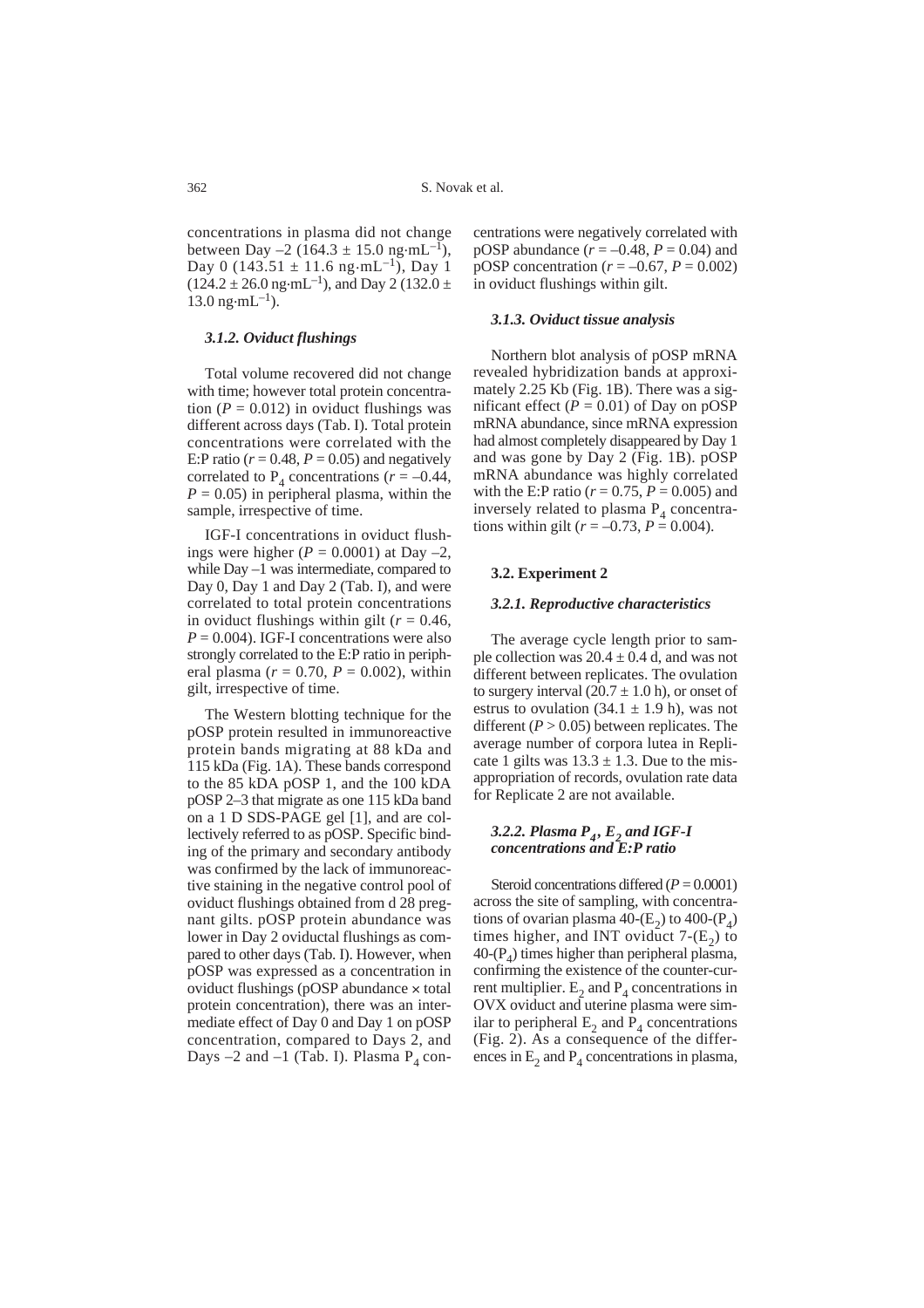| Table I. Characteristics of peripheral plasma hormone concentrations, oviduct flushings and oviduct tissue taken during the peri-ovulatory period.<br>Values are LSM ± SEM |                                      |                                        |                                                                                                            |                                                           |                                      |
|----------------------------------------------------------------------------------------------------------------------------------------------------------------------------|--------------------------------------|----------------------------------------|------------------------------------------------------------------------------------------------------------|-----------------------------------------------------------|--------------------------------------|
| Day (treatment)<br>No of gilts                                                                                                                                             | $Day -2$                             | $Day -1$                               | $\begin{matrix} \nabla \cdot \mathbf{0} & \mathbf{0} \\ \nabla \cdot \mathbf{0} & \mathbf{0} \end{matrix}$ | $\log$ 1                                                  | Day 2                                |
| Estradiol (pg-mL <sup>-1</sup> )<br>Plasma hormones                                                                                                                        | $8.0 \pm 4.0$                        | $2.7 \pm 0.5$                          | $2.6 \pm 0.7$                                                                                              | $4.2 \pm 1.8$                                             | $4.0 \pm 0.9$                        |
| Progesterone (ng-mL<br>E:Pratio                                                                                                                                            | $82.6 \pm 41.1^a$<br>$0.1 \pm 0.0^a$ | $27.2 \pm 5.6^{ab}$<br>$0.1 \pm 0.0^a$ | $8.1 \pm 4.2^{\circ}$<br>$0.7 \pm 0.1$ <sup>b</sup>                                                        | $2.6 \pm 1.9$ <sup>cd</sup><br>$2.8 \pm 1.1$ <sup>c</sup> | $9.9 \pm 1.4^{d}$<br>$0.5 \pm 0.1^d$ |
| Oviduct flushings                                                                                                                                                          |                                      |                                        |                                                                                                            |                                                           |                                      |
| Volume recovered (mL)                                                                                                                                                      | $4.92 \pm 0.07$                      | $4.58 \pm 0.1$                         | $4.77 \pm 0.07$                                                                                            | $4.62 \pm 0.1$                                            | $4.73 \pm 0.08$                      |
| $(ng\cdot mmL^{-1})$<br>Protein concentration                                                                                                                              | $476.3 \pm 49.1^a$                   | $561.6 \pm 63.4^a$                     | $298.6 \pm 49.1^b$                                                                                         | $363.7 \pm 63.4^b$                                        | $325.0 \pm 55.0^b$                   |
| Total Protein (ng)                                                                                                                                                         | $2356 \pm 222^a$                     | $2517 \pm 287^a$                       | $1423 \pm 222^b$                                                                                           | $1673 \pm 287^b$                                          | $1527 \pm 248^b$                     |
| IGF-I concentration (ng·mL <sup>-1</sup> )                                                                                                                                 | $29.44 \pm 2.6^a$                    | $22.01 \pm 3.1^a$                      | $12.09 \pm 2.4^b$                                                                                          | $9.12 \pm 3.5^b$                                          | $10.0 \pm 2.7^b$                     |
| POSP protein abundance                                                                                                                                                     | $1.55 \pm 0.14^a$                    | $1.31 \pm 0.19^a$                      | $1.54 \pm 0.14^a$                                                                                          | $1.52 \pm 0.23^a$                                         | $0.61 \pm 0.16^b$                    |
| POSP total (abundance-mL <sup>-1</sup> )                                                                                                                                   | $747.1 \pm 67.2^a$                   | $653.5 \pm 86.7^a$                     | $446.0 \pm 67.2$ <sup>ab</sup>                                                                             | $456.6 \pm 106.2^{ab}$                                    | $219 \pm 75.1^b$                     |
| a,b,c,d LS means within row with different superscripts differ ( $P < 0.05$ ).<br>POSP mRNA expression<br>Oviduct tissue                                                   | $6.23 \pm 2.5^a$                     | $2.94 \pm 1.6^{ab}$                    | $2.58 \pm 1.8^{ab}$                                                                                        | $1.25 \pm 1.0^b$                                          | $0.04 \pm 0.01$ <sup>c</sup>         |
|                                                                                                                                                                            |                                      |                                        |                                                                                                            |                                                           |                                      |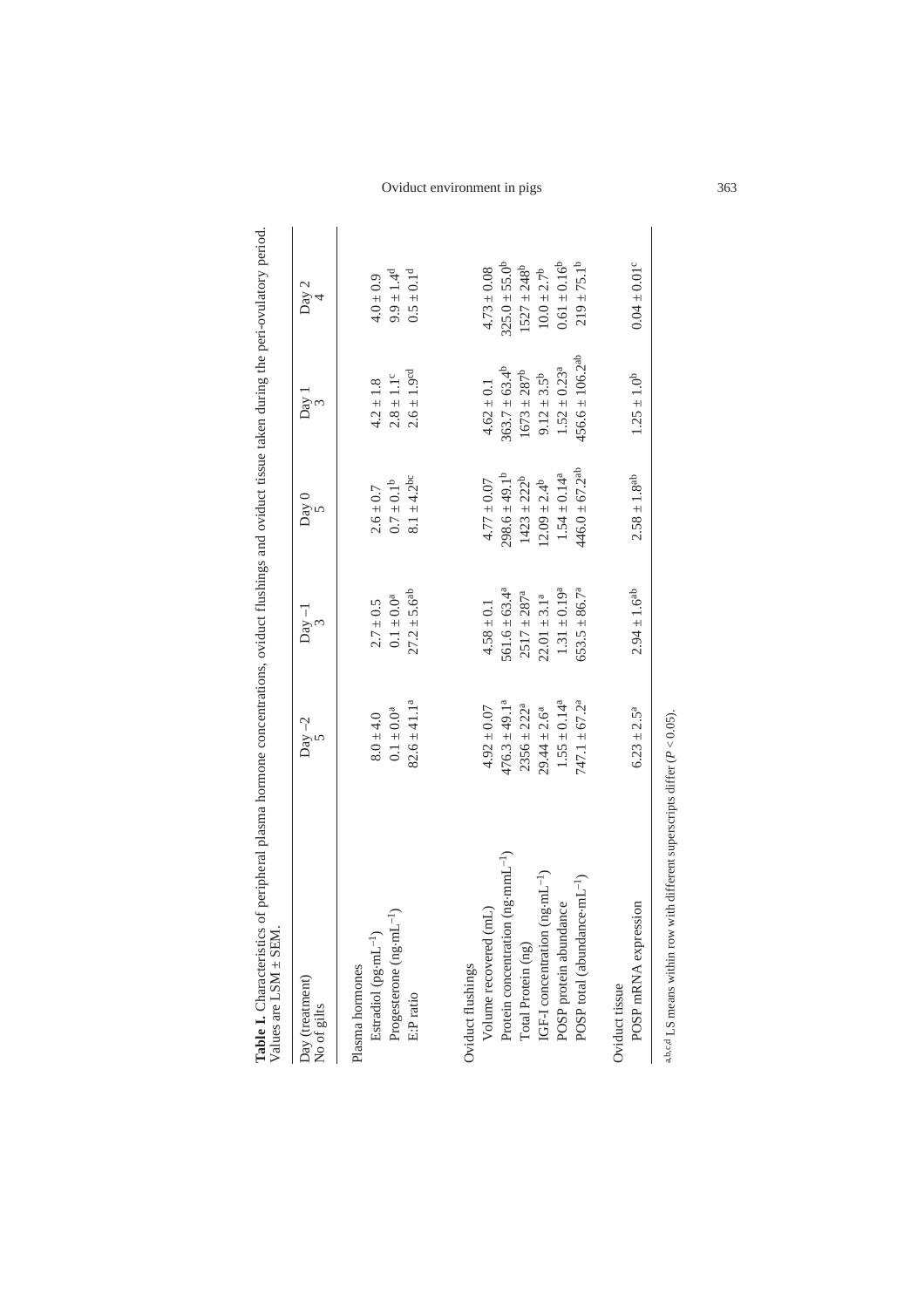S. Novak et al.



**Figure 1. (A) Representative Western blot of pOSP 1–3 (pOSP) in oviduct flushings of five gilts** slaughtered between Day –2 to Day 2 with respect to day of ovulation. Immunoreactive bands were detected migrating at approximately 88 kDa and 115 kDa. The 88 kDa band corresponds to pOSP 1, and pOSP 2–3 are the 115 kDa band as they migrate together on 1-D SDS-PAGE gels. Positive control (+) and Negative Controls (–) are indicated. The negative Control Pool is pooled oviduct flushings collected from Day 28 pregnant gilts. (**B**) Northern blot of pOSP mRNA from 14 gilts across days  $(n=3$  gilts for Days –2, –1, 0, and 2, and  $n=2$  gilts for Day 1) relative to ovulation. Ampulla and isthmus samples are shown separately. 28s mRNA bands on the corresponding gel are shown below each panel.

the E:P ratio was different  $(P = 0.0001)$ across the site of sampling. The E:P ratios in plasma from jugular  $(1.04 \pm 0.16)$ , uterine  $(0.71 \pm 0.23)$ , and OVX oviductal  $(0.94 \pm 0.23)$ 0.16) veins were not different from each other; however, the E:P ratio at these three sites was different from the INT oviductal vein and mixed ovarian blood  $(0.17 \pm 0.15)$ and  $0.13 \pm 0.23$ , respectively).

Due to sample availability, data on IGF-I concentrations in plasma and oviduct flushings were only available for jugular, and INT and OVX oviductal vein samples  $(n = 8$  gilts) from Replicate 2. There were no differences in plasma IGF-I concentrations across jugular, INT oviduct and OVX oviduct veins (Fig. 2).

#### *3.2.3. Oviduct flushings*

Total volume of flushings recovered was not different between the site and replicate. However, total protein concentration was lower ( $P = 0.026$ ) in INT oviduct compared to the OVX oviduct (Tab. II). IGF-I concentrations in oviduct flushings did not differ between INT and OVX oviducts (Tab. II). However, IGF-I concentrations in oviduct flushings were positively correlated with total protein concentration in oviduct flushings  $(r = 0.509, P = 0.05)$ .

pOSP abundance was lower  $(P = 0.0001)$ in OVX oviductal flushings as compared to INT oviductal flushings (Tab. II), when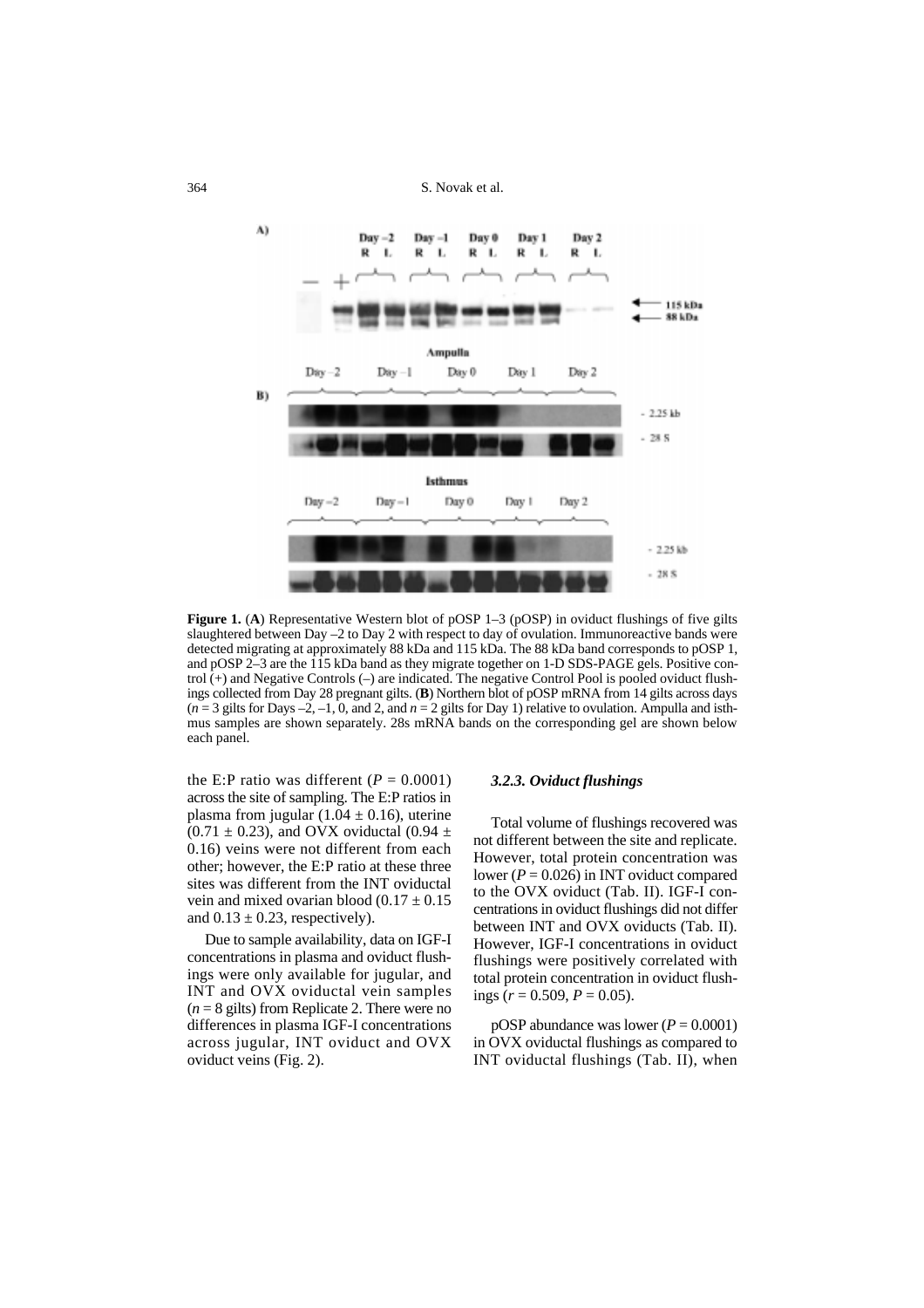expressed as per µg total protein. However, when converted to pOSP protein concentrations (pOSP abundance  $\times$  total protein concentration), there was no difference between INT and OVX oviducts (Tab. II). pOSP protein abundance in oviductal flushings was positively correlated with  $P_4$  and  $E<sub>2</sub>$  concentrations within the oviduct.



**Figure 2.** Least squares means ( $\pm$  SE of LSM) for plasma progesterone ( $P_4$ ; ng·mL<sup>-1</sup>) estradiol ( $E_2$ ; pg·mL<sup>-1</sup>), and IGF-I (ng·mL<sup>-1</sup>) concentrations in different sampling sites; Jugular (*n* = 15 gilts, Replicate 1 and 2), Uterine  $(n = 7$  gilts, Replicate 1), oviductal veins contralateral (OVX oviduct)  $(n = 15 \text{ girls}, \text{Replicate 1 and 2})$  and ipsilateral (INT oviduct, Replicate 1 and 2)  $(n = 15 \text{ girls})$  to the remaining ovary, and Mixed ovarian blood  $(n = 7$  gilts, Replicate 1). IGF-I was only measured in Jugular, OVX and INT oviduct vein samples (*n* = 8 gilts for each site, Replicate 2). Note the log scale. a,b,c LS means within hormone with different superscripts differ by site of sampling ( $P < 0.05$ ).

| <b>Table II.</b> Characteristics of oviduct flushings and oviduct tissue taken at surgery in unilaterally |
|-----------------------------------------------------------------------------------------------------------|
| ovariectomized gilts 12 to 26 h after ovulation. Values are LSM $\pm$ SEM. For all parameters, data from  |
| the 15 gilts are represented, except for IGF-I concentration, where only values from 8 gilts are rep-     |
| resented.                                                                                                 |

| Treatment                                        | <b>INT</b>              | OVX               |  |
|--------------------------------------------------|-------------------------|-------------------|--|
| Oviduct flushings                                |                         |                   |  |
| Volume recovered (mL)                            | $3.33 \pm 0.18$         | $3.53 \pm 0.24$   |  |
| Protein concentration $(ng \cdot mL^{-1})$       | $503.2 \pm 135^{\circ}$ | $868.7 \pm 135^b$ |  |
| Total Protein (ng)                               | $1532 + 397^{\rm a}$    | $2479 + 484^b$    |  |
| IGF-I concentration ( $ng·mL^{-1}$ )             | $14.7 + 2.2$            | $9.53 + 0$        |  |
| POSP protein abundance                           | $2.49 + 0.14^a$         | $1.68 \pm 0.14^b$ |  |
| POSP total (abundance $\cdot$ mL <sup>-1</sup> ) | $1116 + 204$            | $1251 + 204$      |  |
| Oviduct tissue                                   |                         |                   |  |
| POSP mRNA expression                             | $0.56 + 0.15$           | $0.62 + 0.18$     |  |

<sup>a,b</sup> LS means within row with different superscripts differ  $(P < 0.05)$ .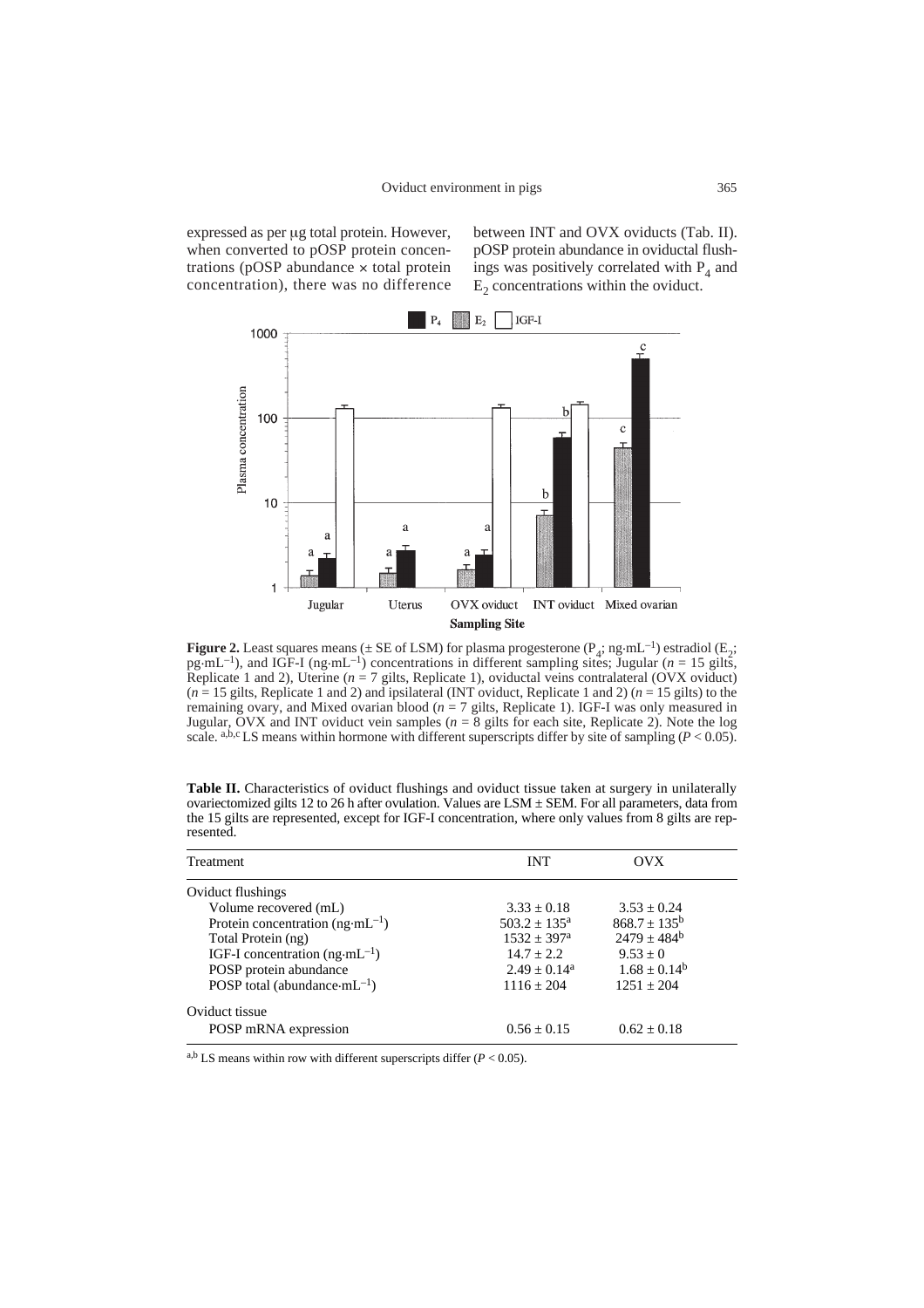#### *3.2.4. Oviduct tissue analysis*

There were no differences in pOSP mRNA expression over time, between the ampulla and isthmus or due to a unilateral ovariectomy as determined on Northern blots (data not shown).

## **3.3. Experiment 3**

## *3.3.1. General*

There were no treatment differences for the time interval between ovulation and surgery (15.4  $\pm$  0.7, 14.4  $\pm$  0.7, and 14.9  $\pm$ 0.7 h for RH, HR and HR+I groups, respectively), ovulation rate (17.2  $\pm$  0.8, 16.7  $\pm$ 0.8 and  $18.2 \pm 0.8$  for RH, HR, and HR+I groups, respectively), or the time interval between the onset of estrus and ovulation  $(41.2 \pm 1.6, 38.2 \pm 1.5, \text{ and } 41.4 \pm 1.5 \text{ h for})$ RH, HR, and HR+I groups, respectively). There were no effects of ovulation rate on any of the parameters measured.

## *3.3.2. Plasma P4 , E2 and IGF-I concentrations and E:P ratio*

Peripheral and oviductal plasma  $P_4$ ,  $E_2$ and IGF-I concentrations and the E:P ratio are summarized in Table III. Treatment effects on plasma hormones in Table III

**Table III**. Peripheral and oviductal steroid and IGF-I concentrations and characteristics of oviduct flushings and oviduct tissue, at surgery 12 to 20 h after ovulation in Experiment 3.

| Treatment <sup>*</sup>                                   | <b>RH</b>                   | <b>HR</b>                | $HR+I$                   |
|----------------------------------------------------------|-----------------------------|--------------------------|--------------------------|
| Peripheral plasma                                        |                             |                          |                          |
| Progesterone $(ng \cdot mL^{-1})$                        | $1.89 \pm 0.25$             | $1.80 \pm 0.27$          | $1.64 + 0.25$            |
| Estradiol ( $pg\cdot mL^{-1}$ )                          | $1.16 \pm 0.11$             | $0.86 \pm 0.12$          | $1.15 \pm 0.11$          |
| $E$ : P Ratio                                            | $0.87 \pm 0.08$             | $0.87 \pm 0.08$          | $0.84 \pm 0.08$          |
| IGF-I $(ng \cdot mL^{-1})$                               | $172.9 \pm 7.6^{\circ}$     | $127.9 + 7.1b$           | $134.4 \pm 5.9^b$        |
| Oviductal plasma                                         |                             |                          |                          |
| Progesterone $(ng \cdot mL^{-1})$                        | $52.5 \pm 17.0$             | $39.3 \pm 18.7$          | $56.1 \pm 17.2$          |
| Estradiol ( $pg\cdot mL^{-1}$ )                          | $11.1 \pm 2.3^{\text{a}}$   | $1.51 \pm 2.3^b$         | $4.8 \pm 2.1^{ab}$       |
| $E$ : P Ratio                                            | $0.34 \pm 0.06^a$           | $0.19 \pm 0.06^b$        | $0.14 \pm 0.06^b$        |
| IGF-I $(ng \cdot mL^{-1})$                               | $147.2 \pm 6.5^{\text{a}}$  | $121.4 \pm 7.0^b$        | $127.4 \pm 6.5^{\rm b}$  |
| Oviduct flushings                                        |                             |                          |                          |
| Volume recovered (mL)                                    | $3.60 \pm 0.11$             | $3.49 \pm 0.10$          | $3.72 \pm 0.10$          |
| Protein concentration $(ng \cdot mL^{-1})$               | $240.89 \pm 16.9^{\circ}$   | $167.1 \pm 18.5^b$       | $162.0 \pm 17.0^b$       |
| Total Protein (ng)                                       | $899 \pm 74.5^{\rm a}$      | $569.5 \pm 69.0^{\rm b}$ | $590.5 \pm 64.3^{\rm b}$ |
| IGF-I concentration $(ng\cdot mL^{-1})$                  | $11.17 \pm 0.56^{\text{a}}$ | $9.53 \pm 0.64^{ab}$     | $8.39 \pm 0.55^b$        |
| POSP protein abundance                                   | $2.69 \pm 0.20^{\text{a}}$  | $2.41 \pm 0.23^b$        | $1.59 \pm 0.2$ °         |
| POSP concentration (abundance $\cdot$ mL <sup>-1</sup> ) | $604.5 \pm 53.5^{\circ}$    | $332.3 \pm 58.8^{\rm b}$ | $202.6 \pm 54.0^{\rm b}$ |
| Oviduct tissue                                           |                             |                          |                          |
| POSP mRNA expression                                     | $10.58 \pm 0.88^{\text{a}}$ | $5.55 \pm 0.90^{\rm b}$  | $6.39 \pm 0.82^b$        |

\* RH: gilts on feed restriction from d 1 to d 7 of the estrous cycle, then on a high plane of feeding from d 8 to the onset of estrus; HR: fed a high plane of feeding from d 1 to d 7 of the estrous cycle, feed restricted from d 8 to d 15, and then returned to high plane of feeding until the onset of estrus; and HR+I: gilts fed as HR gilts but treated with insulin from d 8 to d 15. Data from 10 gilts per treatment are represented in this table.

a,b,c LS means within row with different superscripts differ  $(P < 0.05)$ .

366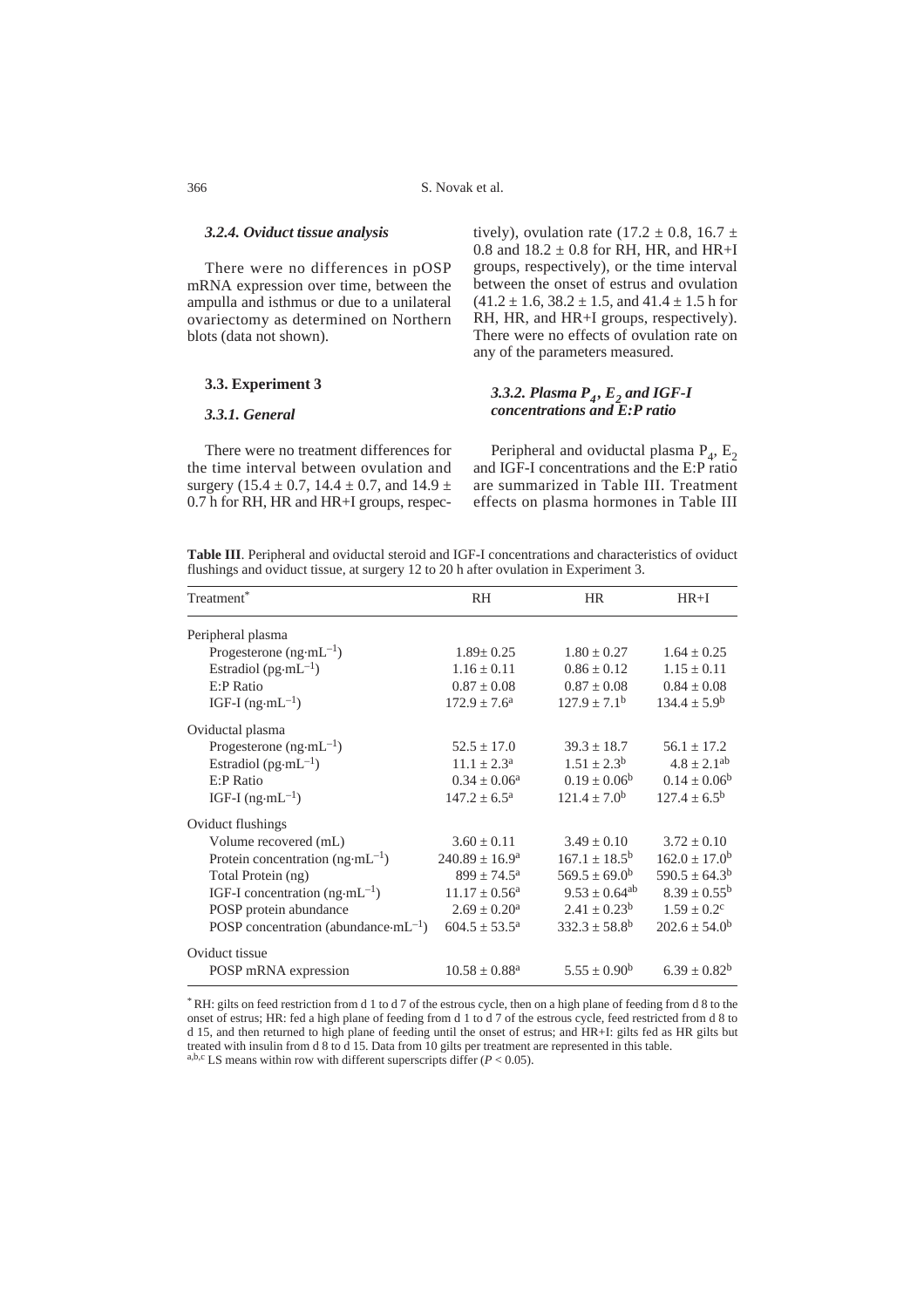were limited to differences due to the pattern of feeding (RH vs. HR), except that HR+I gilts had intermediate estradiol concentrations in oviductal plasma. IGF-I concentrations in both peripheral  $(P = 0.01)$  and oviductal  $(P = 0.03)$  plasma, and the E:P ratio in oviductal veins  $(P = 0.05)$  were greater in RH gilts than HR and HR+I gilts.

There were no time by treatment interactions for any plasma components measured, but peripheral progesterone concentrations were related to time after ovulation  $(r = 0.34, P = 0.07)$ . Littermate was significant for peripheral estradiol ( $P = 0.0001$ ), and IGF-I ( $P = 0.017$ ) concentrations, and the E:P ratio  $(P = 0.0001)$ , but not for peripheral progesterone concentrations. In oviduct plasma, the effect of littermate was evident for IGF-I concentrations  $(P = 0.0005)$ and the E:P ratio ( $P = 0.008$ ), but not for estradiol or progesterone concentrations.

#### *3.3.3. Oviduct flushings*

Least squares means for each treatment group for the volume recovered, and total protein concentration, and IGF-I concentration are presented in Table III. There were no differences in volume recovered, but RH gilts had higher total protein  $(P = 0.01)$  and protein concentration  $(P = 0.0001)$  than HR and HR+I gilts. Both total protein  $(P = 0.0001)$  and protein concentration  $(P = 0.0001)$  were affected by littermate.

IGF-I concentrations in oviduct flushings were affected by littermate  $(P = 0.0007)$ and treatment ( $P = 0.007$ ); flushings from RH gilts had the highest concentrations, concentrations in HR gilts were intermediate, and flushings from HR+I gilts had the lowest concentrations of IGF-I. Also, IGF-I concentrations in oviduct plasma and oviduct flushings were related across all animals ( $r = 0.336$ ,  $P = 0.032$ ).

pOSP protein abundance was affected by littermate  $(P = 0.0003)$  and by treatment  $(P = 0.0009)$ ; the insulin treated group had lower pOSP abundance than the HR and RH groups, and HR was lower than RH (Tab. III). Because of the effect of treatment on total protein concentration, with the RH group being higher than the HR and HR+I groups, pOSP protein concentration was the highest  $(P = 0.0001)$  in the RH group, the lowest in the HR+I group and was intermediate in the HR group (Tab. III). pOSP protein abundance was also positively related  $(r = 0.53, P = 0.0001)$  to IGF-I concentrations in oviduct flushings within animal. The correlation existed within group for the RH ( $r = 0.49$ ,  $P = 0.04$ ) and HR+I ( $r = 0.72$ ,  $P = 0.0008$ ) treatment groups, but not for the HR treatment group.

#### *3.3.4. Oviduct tissue analysis*

pOSP mRNA expression was confirmed by the presence of a signal at approximately 2.25 kb, which corresponds to hybridization with the pOSP cDNA probe (data not shown). A littermate effect was present for pOSP mRNA expression  $(P = 0.01)$ . RH tissue had increased  $(P = 0.006)$  pOSP mRNA expression than HR and HR+I tissue (Tab. III) and there was also a time  $\times$  treatment effect on pOSP mRNA levels. The decline in pOSP mRNA expression over time was faster in the RH group ( $P = 0.006$ ) than in the HR and HR+I groups (Fig. 3).

#### **4. DISCUSSION**

The ultimate objective of this study was to determine whether changes in the oviductal environment might be one mechanism mediating nutritional effects on embryonic loss in the pig. Initially, however, we wished to provide a more detailed characterization changes in oviduct function during the critical peri-estrous period during which steroid concentrations in the oviductal vasculature are subject to dramatic changes as a consequence of the sub-ovarian counter-current transfer system [19, 26]. This is also the period in which the oviduct environment can directly influence early embryonic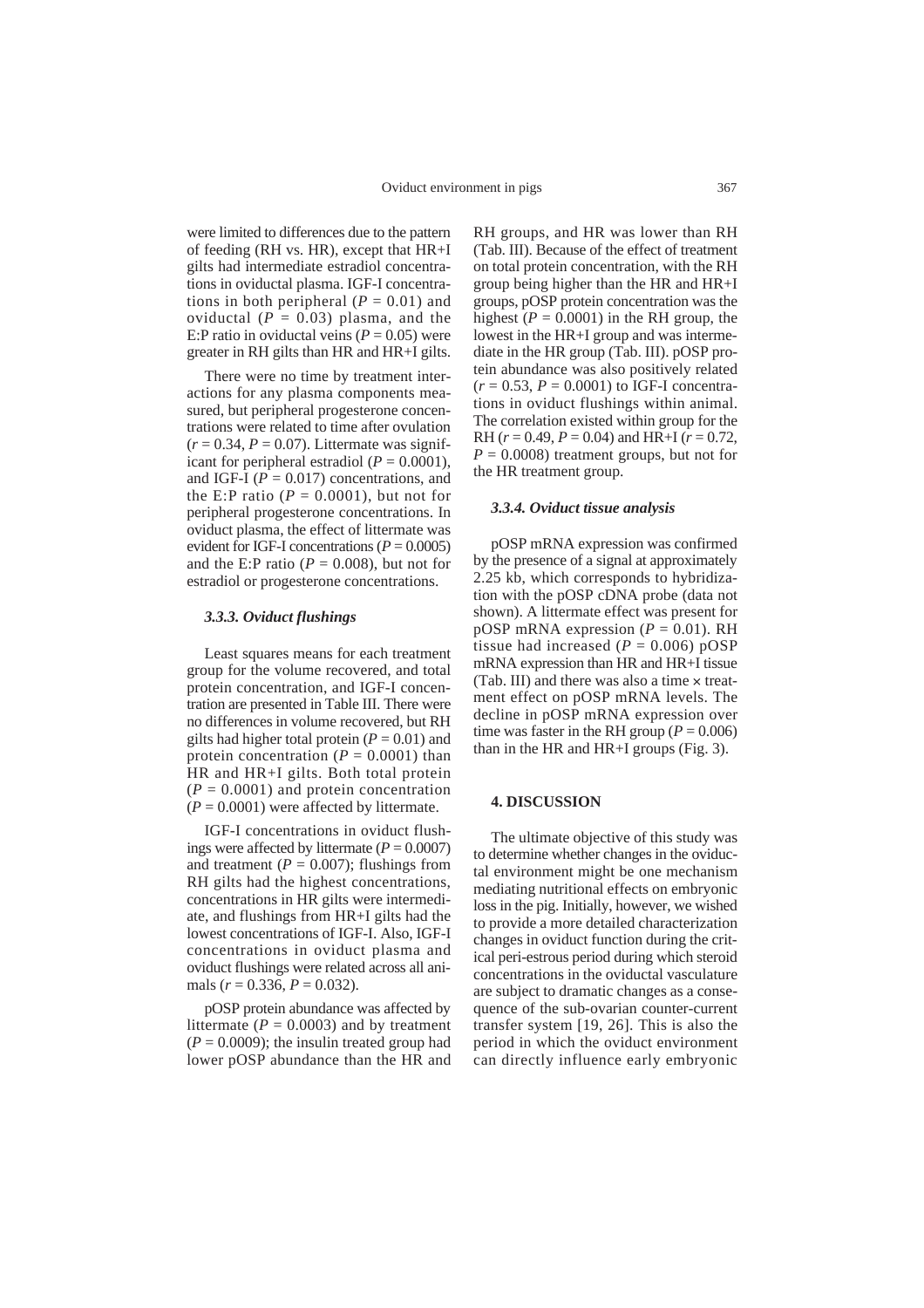S. Novak et al.



**Figure 3.** The relationship of pOSP mRNA abundance to time after ovulation within the treatments;  $\triangle$  RH (*n* = 7 gilts,  $r^2 = -0.85$ ,  $P = 0.0001$ ),  $\triangle$  HR (*n* = 8 gilts,  $r^2 = -0.74$ ,  $P = 0.03$ ),  $\Box$  HR+I  $(n = 7$  gilts,  $r^2 = -0.51$ ,  $P = 0.09$ ).

development. Although previous studies have characterized IGF-I concentrations [29] and pOSP protein and mRNA abundance [11] during the estrous cycle, neither reported changes during the critical periovulatory period. Furthermore, because we have shown that the interval between the onset of estrus and the time of ovulation is highly variable in gilts, we believed it was critical to use the moment of ovulation as a critical reference point in these studies. This ensures that the data obtained reflect the physiologically important events that are triggered during the peri-ovulatory period, and particularly the rapid switch from  $E<sub>2</sub>$  to  $P_4$  dominance.

The observed changes in progesterone concentrations in the oviductal circulation and the consequent shift in the E:P ratio in the peri-ovulatory period, confirmed the dynamic hormonal milieu to which the oviduct is exposed. Associated changes in the oviduct environment between the preovulatory and post-ovulatory period, with respect to total protein, IGF-I and pOSP concentration, were also established. The strong correlations between these different characteristics support the concept that the oviduct environment is indeed associated

with changes in steroids in the peri-ovulatory period. In particular, the inverse relationship between protein concentrations and the concentrations of  $P_4$  is consistent with the findings of Buhi et al. [8] who showed that porcine oviductal tissue during estrus has the highest levels of de novo protein synthesis and secretion. The temporal changes in pOSP mRNA expression and the secreted pOSP proteins in relation to the time of ovulation are consistent with evidence that pOSP expression is  $E_2$ -dependent [11]. Thus, as the steroid milieu of the oviduct became progesterone dominated by day 2 after ovulation, a major decline in both pOSP mRNA expression and pOSPs in oviduct fluid was observed.

Given the apparent responsiveness of the oviduct to steroid hormones in the peri-ovulatory period, and the steroid amplifying effect of the counter-current multiplier system, the next logical step in this study was to determine the extent to which the high oviductal concentrations of steroids are important for the regulation of oviduct function in vivo. The results of Experiment 2, utilizing unilateral ovariectomy as an experimental model, provide direct evidence that the concentrations of ovarian steroids in the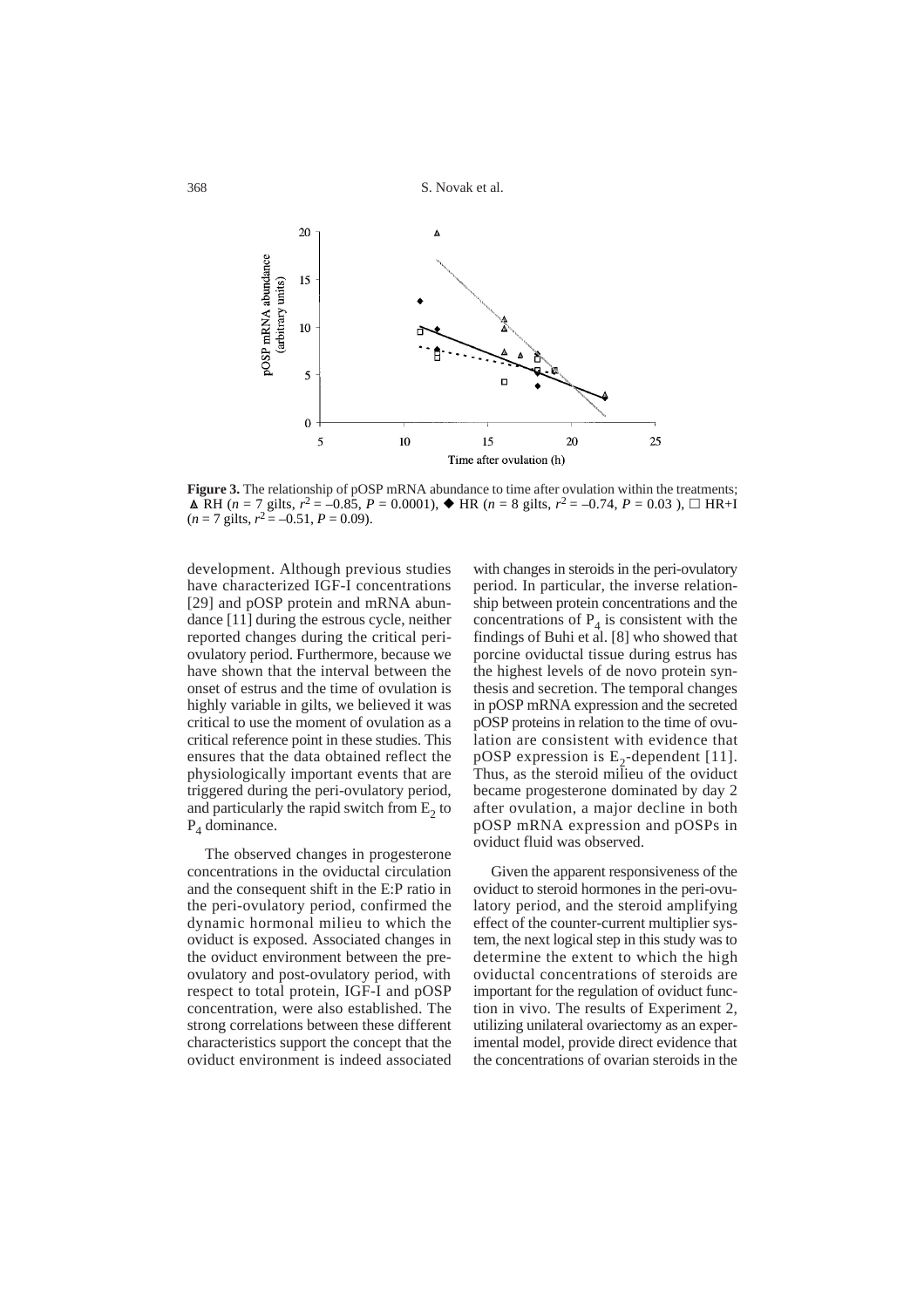local oviduct circulation exert a measurable regulatory effect on oviduct function. Oviducts obtained from ovariectomized gilts receiving exogenous estrogen have been shown to synthesize and secrete pOSP [9], which is consistent with our OVX oviduct results. However, since pOSP protein abundance was lower in the OVX oviduct, active secretion of specific oviduct-derived proteins appears to be responsive to the higher concentrations of ovarian steroids normally present in the oviductal circulation. Therefore, our data demonstrate that the presence of high physiological concentrations of steroids, as seen in the INT oviduct in the unilaterally ovariectomized gilt, may be functionally important for providing a unique environment for gametes and the developing embryo.

In contrast to its role in creating a unique steroidal milieu in the oviduct, our data indicate that the sub-ovarian counter-current system is not a multiplier for IGF-I, since there were no differences between oviductal and peripheral plasma IGF-I concentrations. This suggests that the ovary is not a significant source of IGF-I in the plasma, or that IGF-I is not transferred through the counter-current system., Jesionowska et al. [16] reported that there were no differences between IGF-I concentrations in ovarian and peripheral venous blood, which is consistent with our results. It is likely that the steric properties of IGF-I render it less capable of transfer through the countercurrent system.

Consistent with the concept of local, steroid-mediated regulation of oviduct function in pigs [24] and cows [4], in the present study the INT oviduct had lower total protein concentration than the OVX oviduct, and this may be due to an increase in fluid synthesis because of a higher E:P ratio in the OVX side. Because we did not determine the actual fluid volume of the oviduct, we cannot exclude the possibility that fluid volume changed throughout the periovulatory period, however, high estrogen concentrations have been associated with the largest fluid volume in the oviduct during the estrous cycle [29]. Furthermore, de novo protein synthesis and secretion by explanted porcine oviducts was the highest for tissue recovered at estrus and was associated with elevated  $E<sub>2</sub>$  concentrations [8]. Finally, in Experiment 1, the highest total protein concentration was seen in oviduct flushings in the pre-ovulatory period and was associated with a higher E:P ratio. Taken together, these data suggest that the OVX oviduct had a higher total protein concentration than the INT oviduct, likely due to both an increased protein synthetic capability and fluid synthesis. In addition, the presence of differential total protein concentrations between INT and OVX oviducts, and a positive relationship between IGF-I concentration and total protein concentrations, provides evidence for altered oviduct fluid synthesis. This may also explain why there were no differences in IGF-I concentrations in oviduct flushings between INT and OVX oviducts.

To elucidate whether the oviduct may play a role in nutritionally-mediated embryonic loss, we used an established model in which feed restriction in the second week, but not the first week of the estrous cycle, results in lower  $P<sub>A</sub>$  concentrations in early gestation and reduced embryonic survival [1]. Nutrition affects follicular development, particularly steroidogenesis and subsequent luteal function, through metabolic hormones and metabolites acting centrally on hypothalamic regulation of LH [6], and through direct local effects on the ovary [13]. As part of the collaborative study which provided the tissues analyzed in Experiment 3, we have already established that the RH and HR+I gilts had higher follicular phase  $E_2$ concentrations, a greater preovulatory LH surge, and a faster rise in  $P_4$  after ovulation than the HR gilts, which were considered to be indicative of greater follicular maturity and an accelerated process of luteinization [3, 21]. Such changes in the endocrine status of gilts in the peri-ovulatory period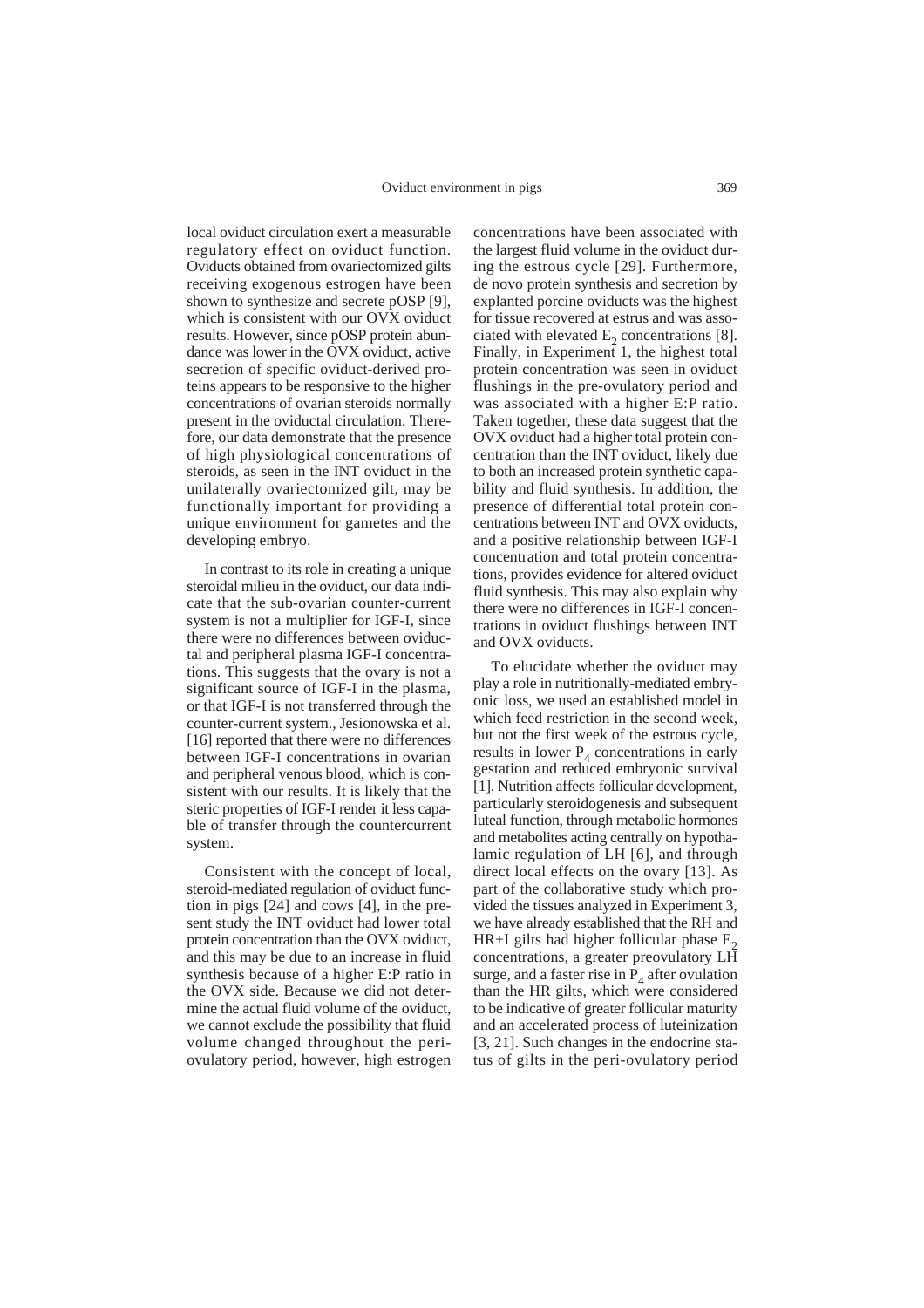clearly allow the possibility that steroiddependent effects on oviductal and uterine function will be apparent.

The higher oviductal E:P ratios in the RH group compared to the HR group in the present study, with intermediate levels in the HR+I group, are generally consistent with the differences in peripheral steroid concentrations reported earlier [3]. Higher  $E_2$ concentrations, as opposed to lower  $P_4$  concentrations, also contributed to the higher E:P ratio in RH gilts, and likely determined alterations in oviduct function, since the RH group showed higher total protein and protein concentration in the oviductal flushings. Taken together with the positive association of E:P ratio and protein concentrations (Experiment 1), we suggest that the higher protein concentrations seen in the RH group were due to the greater  $E<sub>2</sub>$  peak concentrations and E:P ratios. Furthermore, POSP protein abundance and mRNA expression was also the highest in the RH group, and both are estrogen dependent [11]. Taken together with our previous endocrine data [3] and reported effects on luteal function [21], the results of Experiment 3 in the present study suggest a functional cascade of events in which the critical period of feed restriction during the late luteal phase in HR gilts, adversely affects folliculogenesis and subsequent luteal function, which in turn has consequences for the oviductal environment. Since the HR treatment also results in a significant reduction in embryonic survival to day 28 of gestation [1], it is possible to speculate that a less optimal oviductal environment in HR gilts during fertilization and early embryonic development contributes to reduced fertility.

Although the insulin treatment in HR+I gilts had restored normal pre-ovulatory peak estradiol concentrations [3], insulin treatment was not associated with higher pOSP mRNA expression and HR+I gilts had the lowest pOSP protein abundance. Although this could suggest that insulin treatment either did not counteract the effects of feed restriction on pOSP or was detrimental to the oviduct function, insulin may be differentially affecting the oviduct environment compared to feed restriction. Evidence from a separate part of this collaborative study shows that insulin treatment increased mRNA expression of key steroidogenic enzymes in luteal tissue recovered from the same gilts, and increased the sensitivity of luteal tissue in vitro to LH [21]. As shown in Figure 3, in the present study oviductal pOSP mRNA expression was low and gradually decreasing in the post-ovulatory period in the HR+I gilts. So, although oviduct fluid properties in the HR group are similar to the HR+I group, major differences in pOSP protein abundance and pOSP mRNA expression may indicate that insulin treatment advanced the oviductal environment with respect to time after ovulation, compared to the feed restricted groups.

Surprisingly, insulin treatment did not influence IGF-I concentrations in peripheral plasma, oviductal plasma or oviduct flushings. An explanation for the differences in plasma IGF-I concentration observed 12 to 24 h after ovulation could be that nutritionally-induced changes in folliculogenesis, although not evident in the period of follicular recruitment [3], could be further augmented during the later stages of preovulatory follicular growth. However, it is unlikely that differences in ovarian IGF-I could contribute to the differences found in this study, since previous studies have been unable to link serum IGF-I concentrations to the estrous cycle [29]. Irrespective of gilt or treatment in Experiment 3, IGF-I concentrations in oviduct plasma and oviduct flushings were related. This indicates that some of the IGF-I present in oviduct flushings may be serum derived, although as oviduct cells in vitro produce IGF-I in the pig [29], it is unclear how much the oviductal synthesis of IGF-I contributes to the IGF-I concentrations in the oviduct fluid. Interestingly, we did not find the same relationship between IGF-1 in the oviduct plasma and oviduct flushings in Experiments 1 and 2.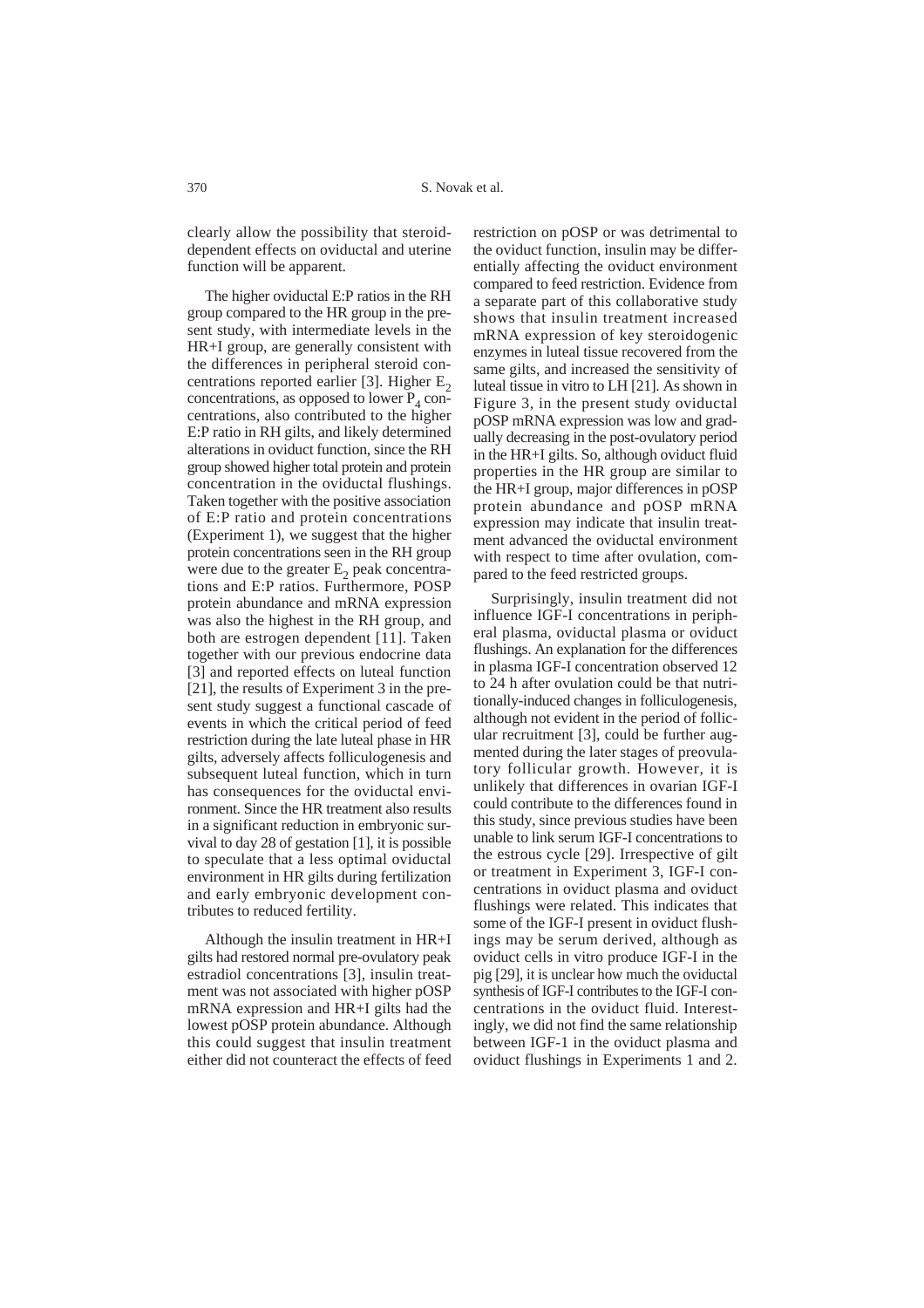However, the oviduct fluid dynamics during the peri-ovulatory period were also changing in these two experiments and IGF-I concentrations in oviduct flushings were strongly correlated with total protein concentration in oviduct flushings and the E:P ratio in plasma. This indicates that steroid driven oviduct fluid synthesis is the major determinant of IGF-I concentrations in oviduct fluid. If the majority of IGF-I present in the oviduct flushings is serum derived, it is very likely that the fluid synthesis dynamics around ovulation impact the concentration of IGF-I that is transferred into oviduct fluid. Collectively, our data suggest that either oviductal IGF-I synthesis was lower in the HR group, or that the HR treatment lowered overall IGF-I plasma concentrations and thus indirectly affected IGF-I concentrations in the oviductal flushings. Whatever mechanism regulates oviductal IGF-I concentrations, nutritional effects on IGF-I in oviductal fluid can clearly provide another mechanism for mediating effects on early embryonic development.

In conclusion, this study has provided important insights into the regulation of components of the oviductal fluid in vivo that have been implicated in embryonic development. Our data emphasize the need to evaluate the regulation of oviduct function with respect to the time of ovulation in domestic mammals. Since high steroid concentrations created by the counter-current multiplier appear to play a physiological role in creating a unique environment in the oviduct around the time of ovulation in pigs, alterations in steroid synthesis by the ovary could affect oviductal function, and affect fertilization and early embryonic development. Finally, this study provides the first evidence that previous feed restriction can affect the oviduct environment in gilts and may contribute to established differences in subsequent fertility. Although previous insulin treatment did not appear to have counteracted the effects of feeding at the oviductal level, it may have acted through other mechanisms, such as enhanced luteal

function to advance the oviductal environment with respect to time after ovulation.

## **ACKNOWLEDGEMENTS**

The authors wish to thank the NIDDK's National Hormone and Pituitary Program and Dr. A.F. Parlow from Harbor-UCLA Medical Center for the gift of IGF-I antiserum. We also acknowledge Shirley Shostak for technical assistance with radioimmunoassays, and Renate Meuser of the Molecular Biology and Biotechnology Centre for technical assistance with protein and RNA analysis. We thank the staff of both the University of Alberta Swine and Metabolic Research Units for assistance with surgeries and care of the research animals. Finally, we acknowledge the financial support of the Natural Sciences and Engineering Research Council and the Alberta Agricultural Research Institute, and Pig Improvement (Canada) Ltd. for contributions to the supply of experimental animals.

#### **REFERENCES**

- [1] Almeida F.R.C.L., Kirkwood R.N., Aherne F.X., Foxcroft G.R., Consequences of different patterns of feed intake during the estrous cycle in gilts on subsequent fertility, J. Anim. Sci. 78  $(2000)$  1556–1563.
- [2] Almeida F.R.C.L., Novak S., Foxcroft G.R., The time of ovulation in relation to estrus duration in gilts, Theriogenology 53 (2000) 1389–1396.
- [3] Almeida F.R.C.L., Mao J., Novak S.**,** Cosgrove J.R., Foxcroft G.R., Effects of different patterns of feed restriction and insulin treatment during the luteal phase on reproductive, metabolic, and endocrine parameters in cyclic gilts, J. Anim. Sci. 79 (2001) 200-212.
- [4] Binelli M., Hampton J., Buhi W.C., Thatcher W.W., Persistent dominant follicle alters pattern of oviductal secretory proteins from cows at estrus, Biol. Reprod. 61 (1999) 127–134.
- [5] Blair R.M., Coughlin C.M., Minton J.E., Davis D.L., Peri-oestrous hormone profiles, embryonic survival and variation in embryonic development in gilts and primiparous sows, J. Reprod. Fertil. 101 (1994) 167-173.
- [6] Booth P.J., Craigon J., Foxcroft G.R.. Nutritional manipulation of growth and metabolic and reproductive status in prepubertal gilts, J. Anim. Sci. 72 (1994) 2415–2424.